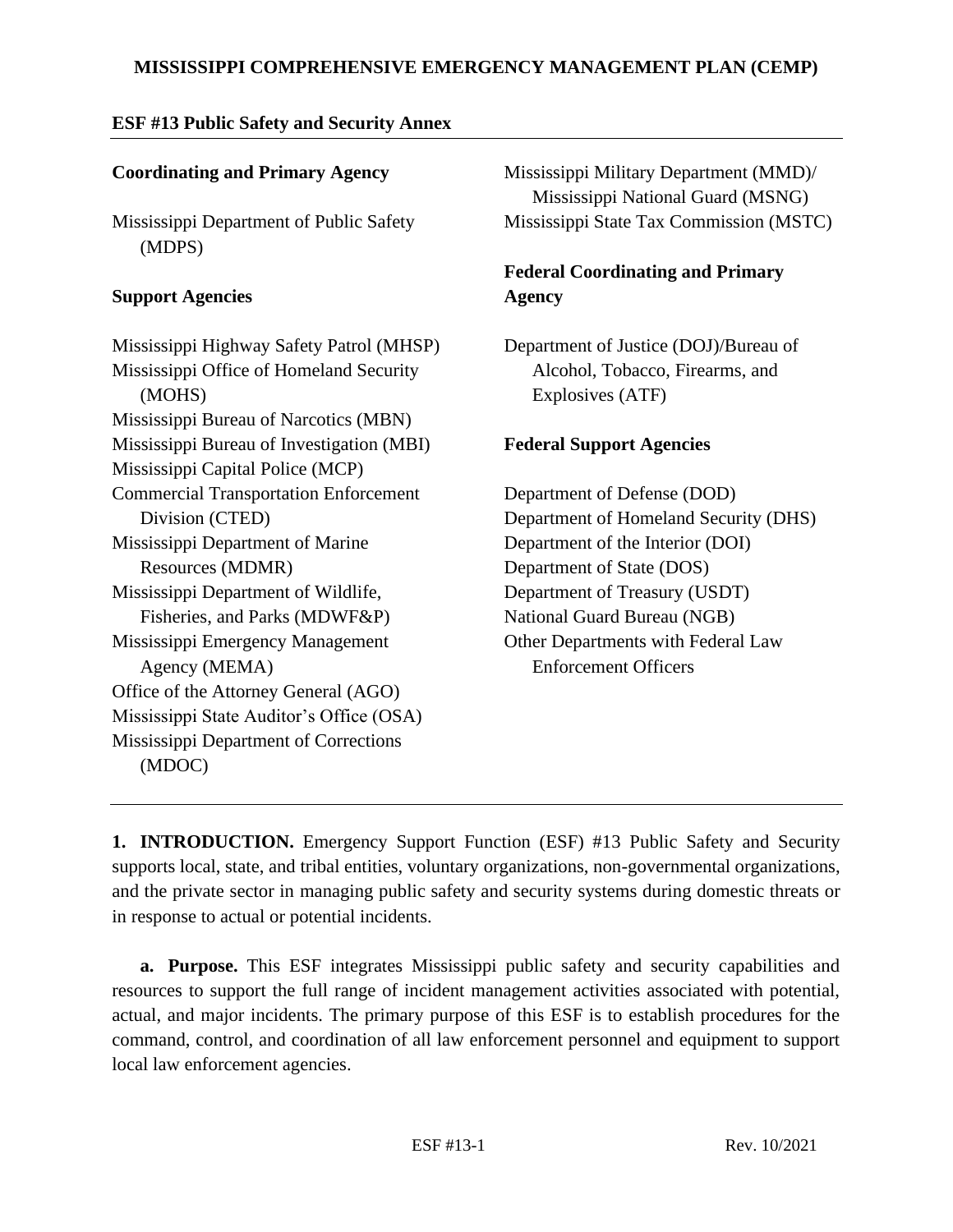The success of this effort requires the coordination, pooling, and networking of both available and obtainable public safety and security resources provided by local, state, and tribal agencies. The term "obtainable" means other necessary resources that must be acquired through mutual aid agreements or otherwise from outside the inventory or control of participating agencies. These resources may be in such forms as facilities, personnel, equipment, materials, supplies, consulting services, technical assistance, or others.

**b. Scope.** ESF #13 capabilities support incident management requirements, including force and critical infrastructure protection, security planning and technical assistance, technology support, and public safety in both pre-incident and post-incident situations. ESF #13 generally activates in situations requiring extensive assistance to provide public safety and security.

If local or tribal government public safety and security capabilities or resources become overwhelmed and unable to meet emergency or major disaster needs, ESF #13 will be activated to support those affected. This support will be provided in accordance with the State Comprehensive Emergency Management Plan (CEMP) and the National Response Framework (NRF).

If federal ESF #13 is activated to assist local, state, or tribal governments, the primary agency for overall coordination of federal resources is the Department of Justice (DOJ)/Bureau of Alcohol, Tobacco, Firearms, and Explosives (ATF), in coordination with the Federal Emergency Management Agency (FEMA).

**2. RELATIONSHIP TO THE WHOLE COMMUNITY.** This section describes how ESF #13 relates to other elements of the whole community.

**a. Local, State, and Tribal Governments**. Primary responsibility for managing public safety and security incidents usually rests with local, state, and tribal authorities. As such, a federal response must acknowledge local, state, tribal public safety and security policies, authorities, and plans that manage public safety and security systems and prioritize the movement of relief personnel and supplies during emergencies.

During disasters or acts of terrorism, when departments and agencies are overwhelmed and unable to fulfill their public safety and security missions, additional resources should be obtained through mutual aid and assistance agreements, such as the Emergency Management Assistance Compact (EMAC). Once these support means are exhausted or unavailable, federal public safety and security needs can be requested through the State Emergency Operations Center (SEOC) to FEMA ESF #13.

The Governor may also choose other options to restore order and ensure public safety in a catastrophic incident. These may include: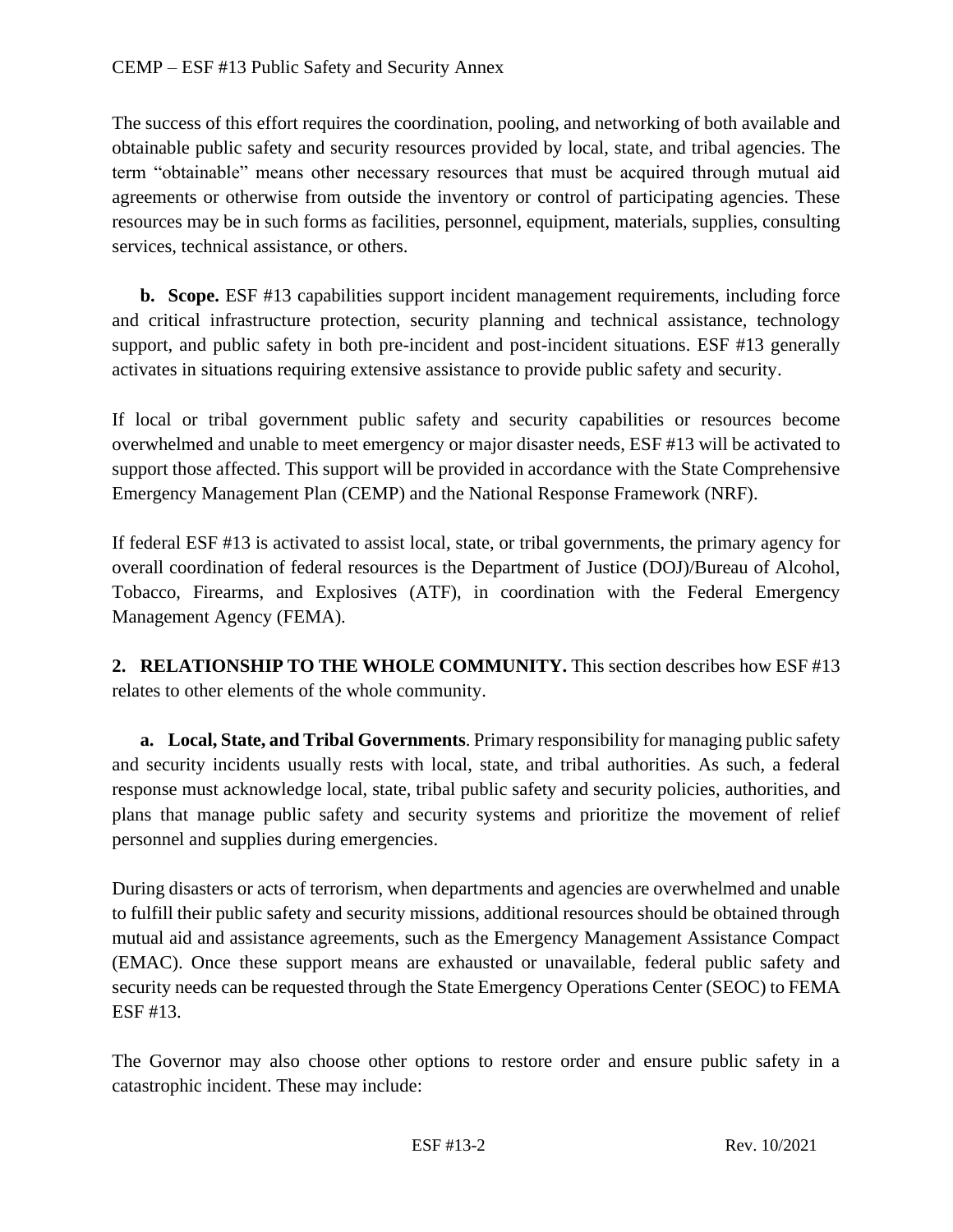**(1)** Requests for federal law enforcement assistance under the Emergency Federal Law Enforcement Assistance Act (EFLEA) coordinated through the Office of the Attorney General (AGO) or the AG's designee.

**(2)** Request activation of the Mississippi Military Department (MMD)/Mississippi National Guard (MSNG) under state control, to the extent permitted by state law.

**b. Private Sector/Non-governmental Organizations.** Safety and security responsibilities performed by the private sector and non-governmental organizations (NGOs) are generally limited to requirements at specific locations, such as shopping centers, private sector buildings, locations that house critical infrastructure, special events, and, when contracted, local, state, tribal, and federal buildings. However, overall public safety and security responsibility always default to local, state, tribal, and federal law enforcement departments and agencies.

During the response to disasters or acts of terrorism, private sector/non-governmental security forces continue to perform their assigned safety and security missions to the best of their ability. The local, state, and tribal law enforcement department or agency responsible for public safety and security will determine the need for law enforcement resources to assist or augment these private sector/ non-governmental organizations. Should the responsible local, state, or tribal law enforcement department be overwhelmed and unable to provide the needed assistance, federal ESF #13 may be tasked to provide this support through the Department of Homeland Security (DHS)/FEMA mission assignment process.

Traditionally, most federal ESF #13 missions require sworn Federal Law Enforcement Officers (FLEOs) armed and trained to execute a wide range of law enforcement activities. However, based on the requirements of specific missions, ESF #13 may use non-traditional resources from the private sector and/or non-governmental organizations to meet the needs of the missions.

These resources may be in the form of individuals and/or organizations with specific skills or capabilities that are trained, capable, and willing to assist ESF #13 as volunteers or contracted support. The specific skills or capabilities of these individuals or groups must match the requirements of the mission. Identifying these private sector/non-governmental individuals and organizations will be closely coordinated by the ESF #13 Regional Law Enforcement Coordinator with each state within a DHS/FEMA Region.

These non-traditional resources will not be used to fill Federal-to-Federal ESF #13 support missions or other inherently governmental missions, such as public safety. Any use of these resources to meet ESF #13 mission assignments will be closely coordinated with the requesting entity before these resources are assigned to fulfill the mission.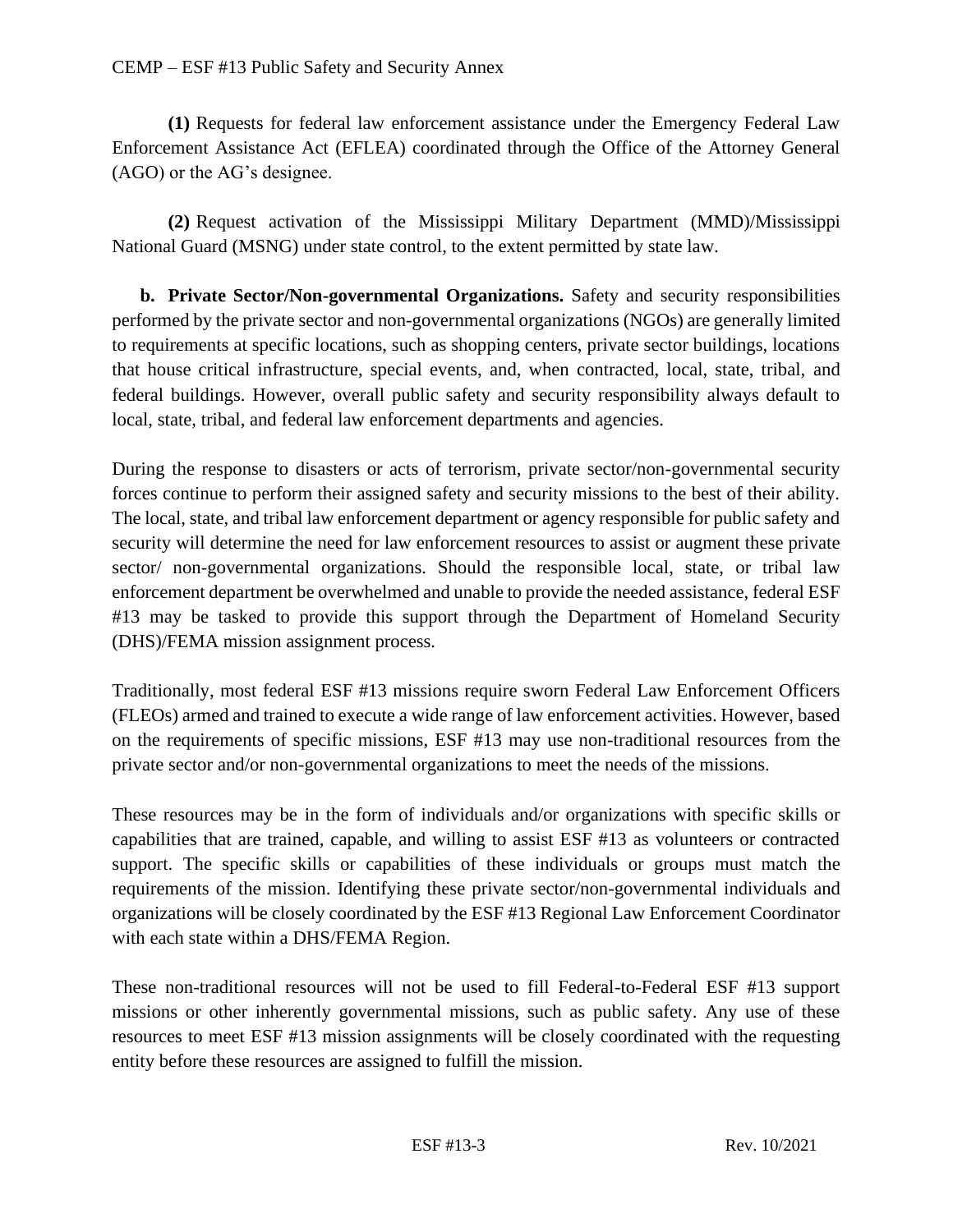**c. Terrorism.** Federal ESF #13 activations in response to an act of terrorism will focus on support to the impacted local, state, tribal, and federal law enforcement agencies and their ability to provide public safety and security within their jurisdictions. If needed, the Federal Bureau of Investigation (FBI) may, but is not required to, call upon ESF #13 to assist with terrorism investigation and prevention efforts.

Federal ESF #13 terrorism missions generally fall into two categories:

**(1)** Missions that require ESF #13 FLEOs to use existing or expanded federal law enforcement authority. This category typically applies to ESF #13 resources supporting other federal agencies.

**(2)** Missions that require ESF #13 FLEOs to possess the authority to enforce state laws. This category applies when FLEOs are supporting local or state law enforcement agencies.

For FLEOs to perform ESF#13 missions to support local, state, or tribal law enforcement agencies, the FLEOs must have express statutory authority, including arrest authority, to enforce the local, state, and/or tribal laws. If such authority is absent and executive authority, such as an order from the Governor, is being relied upon instead, then concurrence must be granted by the DOJ.

Notwithstanding granting local, state, or tribal area law enforcement authority to ESF #13 FLEOs, either as a matter of law or granting of authority by the appropriate official, the ESF #13 deployed FLEOs will still be considered to be performing their federal duties. They will be entitled to all appropriate privileges and immunities.

**3. CORE CAPABILITIES AND ACTIONS.** This section outlines the ESF roles aligned to core capabilities. The following table lists the response core capability that ESF #13 most directly supports, along with the related ESF #13 action. Though not listed in the table, all ESFs, including ESF #13, support the Core Capabilities of Planning, Operational Coordination, and Public Information and Warning:

| <b>Core Capability</b>     | <b>ESF #13 – Public Safety and Security</b>                              |
|----------------------------|--------------------------------------------------------------------------|
| <b>On-Scene Security,</b>  | Provide general law enforcement resources to support local,<br>$\bullet$ |
| <b>Protection, and Law</b> | state, tribal, and federal law enforcement departments and               |
| <b>Enforcement</b>         | agencies overwhelmed by disasters or acts of terrorism. ESF              |
|                            | #13 can perform a wide array of missions as defined through the          |
|                            | DHS/FEMA mission assignment process.                                     |
|                            | Protect critical infrastructure during prevention activities or          |
|                            | disaster response when requested.                                        |
|                            | Protect emergency responders.                                            |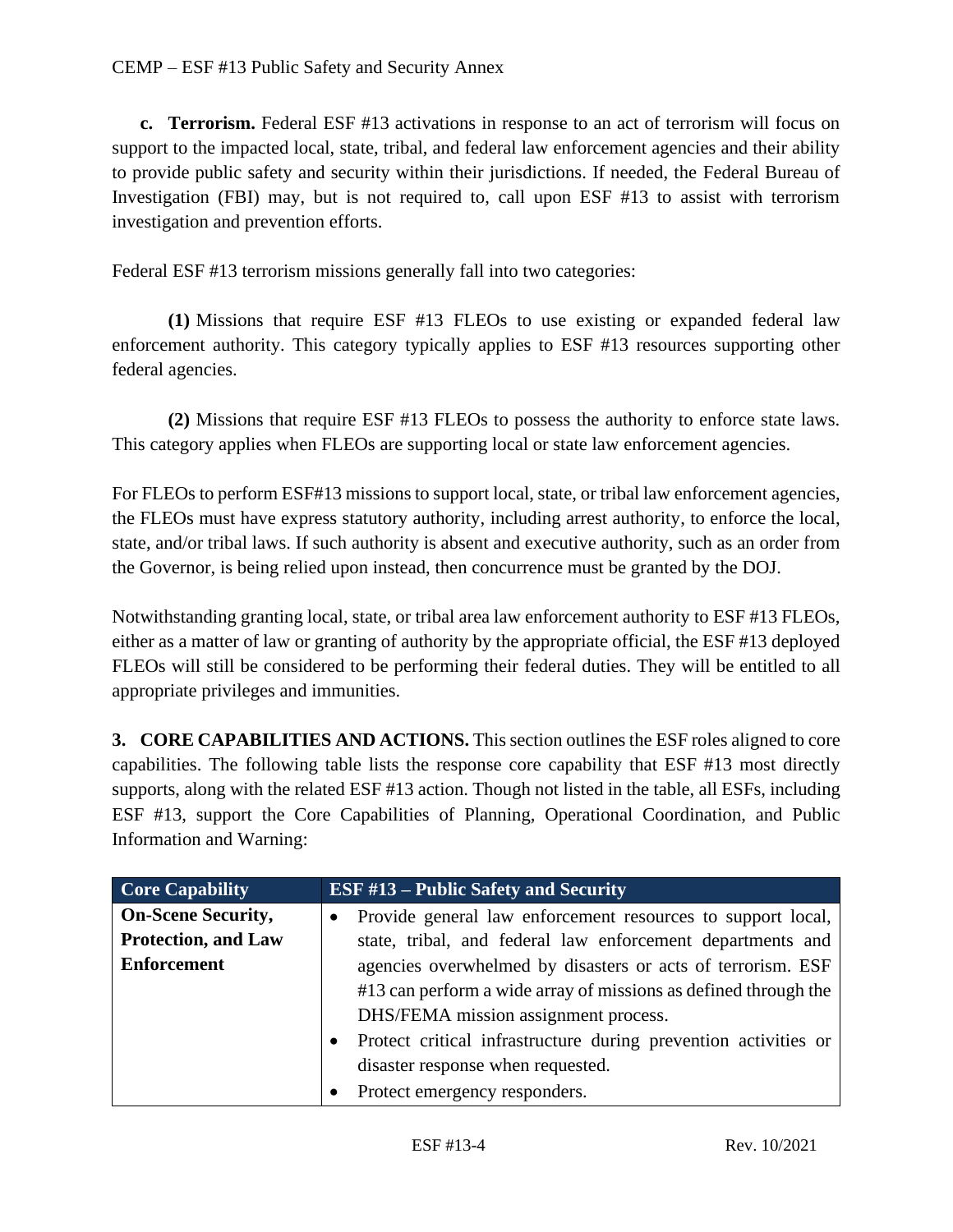| <b>Core Capability</b>     | <b>ESF #13 – Public Safety and Security</b>                                                                                                                                                                                                                                                                                                                                                                                                                                                                                                                                                                                                                                                                                                                                                                                                   |
|----------------------------|-----------------------------------------------------------------------------------------------------------------------------------------------------------------------------------------------------------------------------------------------------------------------------------------------------------------------------------------------------------------------------------------------------------------------------------------------------------------------------------------------------------------------------------------------------------------------------------------------------------------------------------------------------------------------------------------------------------------------------------------------------------------------------------------------------------------------------------------------|
| <b>On-Scene Security,</b>  | Determine the role, if any, of the private sector/NGOs in the<br>$\bullet$                                                                                                                                                                                                                                                                                                                                                                                                                                                                                                                                                                                                                                                                                                                                                                    |
| <b>Protection, and Law</b> | overall public safety and security response.                                                                                                                                                                                                                                                                                                                                                                                                                                                                                                                                                                                                                                                                                                                                                                                                  |
| <b>Enforcement cont.</b>   | Assist local, state, and tribal law enforcement and government<br>officials in determining the methodology by which FLEOs will<br>be granted state law enforcement authority during federal ESF<br>#13 responses.<br>Manage the development of pre-scripted mission assignments to<br>address known and anticipated disaster response public safety<br>and security shortfalls.<br>Give priority to life safety missions first, followed by missions<br>that address security and the protection of infrastructure/<br>property.<br>Consider the availability of safety and security resources within<br>the requesting local, state, or tribal agencies when providing<br>$ESF$ #13 support.<br>If all law enforcement resources have been exhausted, the state<br>EFS #13 will coordinate with federal ESF #13 for additional<br>resources. |
|                            |                                                                                                                                                                                                                                                                                                                                                                                                                                                                                                                                                                                                                                                                                                                                                                                                                                               |

# **4. POLICIES.**

**a.** Through the SEOC, the Mississippi Emergency Management Agency (MEMA) will maintain overall direction, control, and coordination of the response and recovery efforts through coordination with all participating agencies to include federal agencies tasked by FEMA.

**b.** Mississippi Department of Public Safety (MDPS) will appoint an Emergency Coordinating Officer (ECO) to work in conjunction with MEMA, other state agencies, and federal agencies in an emergency public safety and security capacity at the SEOC.

**c.** The MDPS ECO will coordinate from the SEOC or virtually, incident-dependent. However, a catastrophic event may require establishing an additional forward coordination element at another facility near the impacted area.

**d.** For the purpose of this Annex, the term "MDPS" refers to multiple law enforcement entities, including but not limited to:

**(1)** Mississippi Highway Safety Patrol (MHSP);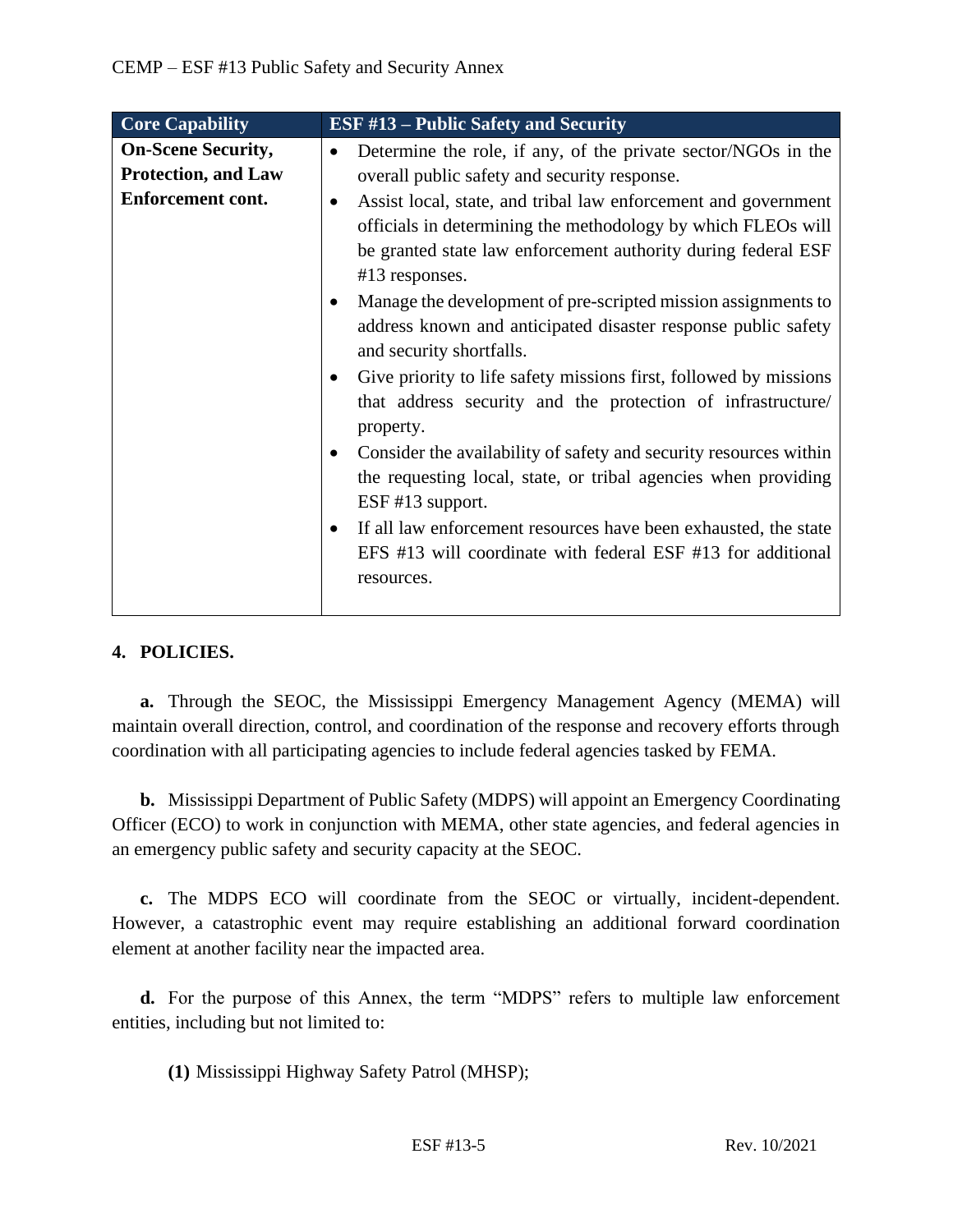- **(2)** Mississippi Bureau of Investigation (MBI);
- **(3)** Mississippi Bureau of Narcotics (MBN);
- **(4)** Mississippi Office of Homeland Security (MOHS);
- **(5)** Mississippi Capital Police (MCP);
- **(6)** Commercial Transportation Enforcement Division (CTED).

**e.** MOHS will act as the state's primary law enforcement point of contact for coordination with DHS and incidents involving information security, terrorism, and Chemical, Biological, Radiological, Nuclear, or Explosive (CBRNE) incidents.

**f.** CTED acts as the state's point of contact to protect the public and the transportation infrastructure by enforcing the commercial vehicle weight and size limits and driver and vehicle safety equipment inspections. CTED maintains the state's Level VI Radiological Transportation Inspectors.

**g.** The Mississippi Department of Marine Resources (MDMR) acts as the state's primary law enforcement point of contact for coastal areas, tributaries, waterways, and law enforcement of federal regulations in state and federal waters.

**h.** The Mississippi Department of Wildlife, Fisheries, and Parks (MDWF&P) acts as the state's primary law enforcement point of contact for state-controlled parks, lakes, inland waterways, and natural resources.

**i.** All requests for additional law enforcement augmentation of local, state, or tribal law enforcement assets will come from the ESF #13 ECO through the SEOC.

**j.** If state public safety and security resources either have been exhausted or are expected to be exhausted before meeting the demand, the ESF #13 ECO will recommend that assistance be requested from other states through EMAC or from FEMA.

**k.** Before requesting EMAC or federal assets, all available local, private, semi-private, and state resources will be deployed through SMAC to the maximum extent possible.

**l.** State public safety and security planning will consider local, state, and tribal public safety and security policies and plans used to control the movement of relief personnel, equipment, and supplies, as well as locally established priorities for determining precedence of movement.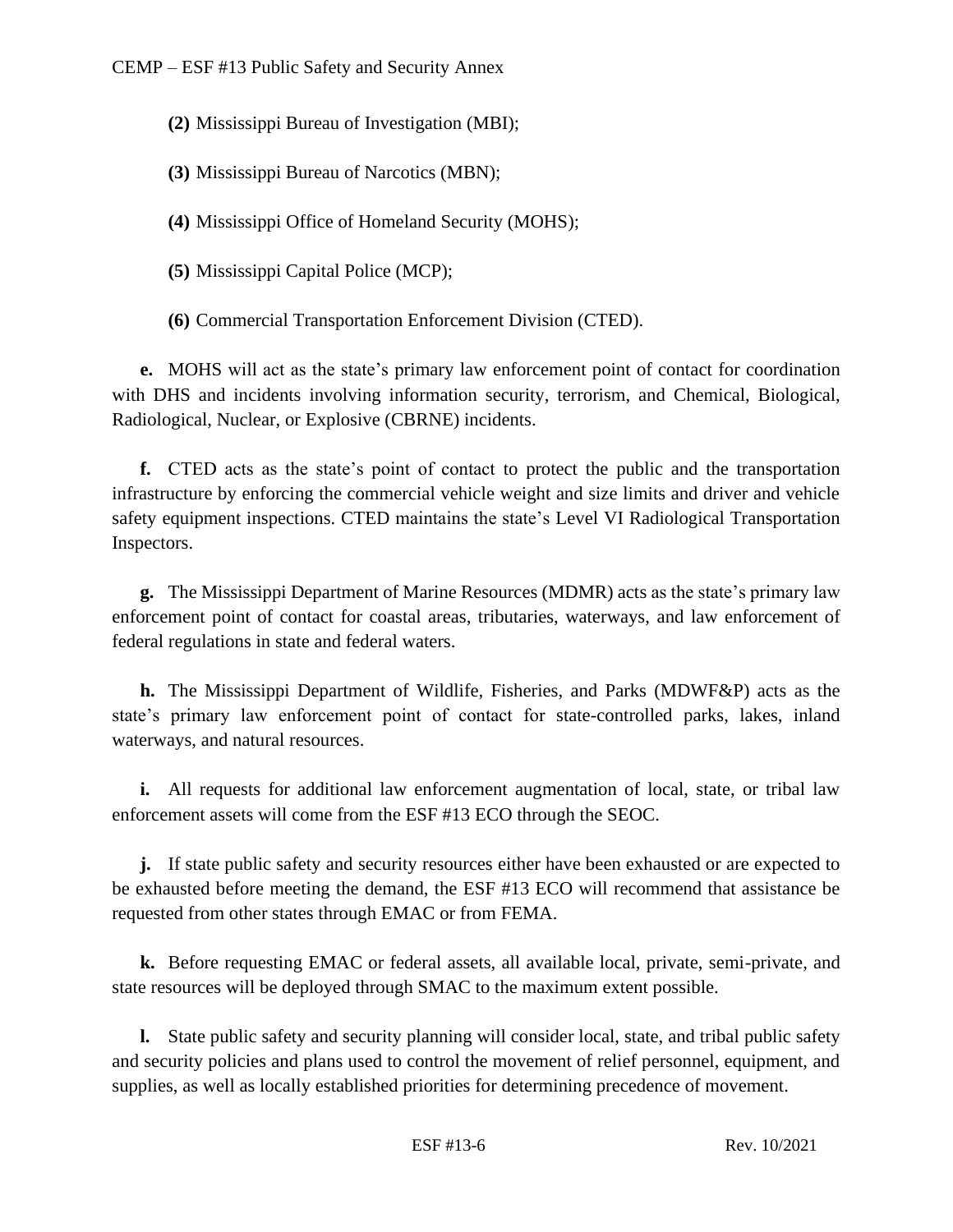**m.** Federal operations to support and protect federal facilities/assets within Mississippi must be coordinated with MDPS before deployment.

**n.** State, local, tribal, private-sector, and specific state authorities have primary responsibility for public safety and security and typically are the first line of response and support in these functional areas.

**o.** In most incident situations, local jurisdictions have primary authority and responsibility for law enforcement activities, utilizing the Incident Command System (ICS) on scene. In larger-scale incidents, additional resources will first be obtained by activating mutual aid agreements (MAAs) with neighboring localities, then state authorities, with incident operations managed through a Unified Command (UC) structure. The ESF #13 ECO will be notified of any in-state mutual aid deployment. This will allow a faster response to time-sensitive critical events needing ESF #13 assets. In this context, Mississippi's resources could include members of the MMD that the Governor calls into state service in a law enforcement, security, and/or public safety capacity.

**p.** Through ESF #13, Mississippi resources supplement municipal, county, state, tribal, or other federal agency resources when requested or required, as appropriate, and are integrated into the incident command structure using National Incident Management System (NIMS) principles and protocols.

**q.** ESF #13 primary agencies will coordinate supporting agencies to ensure communication and coordination processes align with stated incident management missions and objectives.

**r.** When activated, ESF #13 coordinates the implementation of all Mississippi authorities appropriate for the situation and may provide protection and security resources, planning assistance, technology support, and other technical assistance to support incident operations consistent with Mississippi agency authorities and resource availability.

**s.** If the local, state, or tribal police forces cannot adequately respond to a civil disturbance or other serious law enforcement emergency, the state legislature (or the Governor if the legislature cannot be convened) may request federal power through the Attorney General for military assistance under 10 United States Code (U.S.C.) Chapter 15. The President may also use the military in a state to enforce federal law or to protect constitutional rights. Under 10 U.S.C. 331- 334, the President will ultimately determine whether to use the Armed Forces to respond to a law enforcement emergency.

**t.** This ESF does not usurp or override the policies or mutual aid agreements of any county or municipal jurisdiction or government, state or tribal government, or federal agency. Law enforcement activities and criminal investigations are conducted in conformance with existing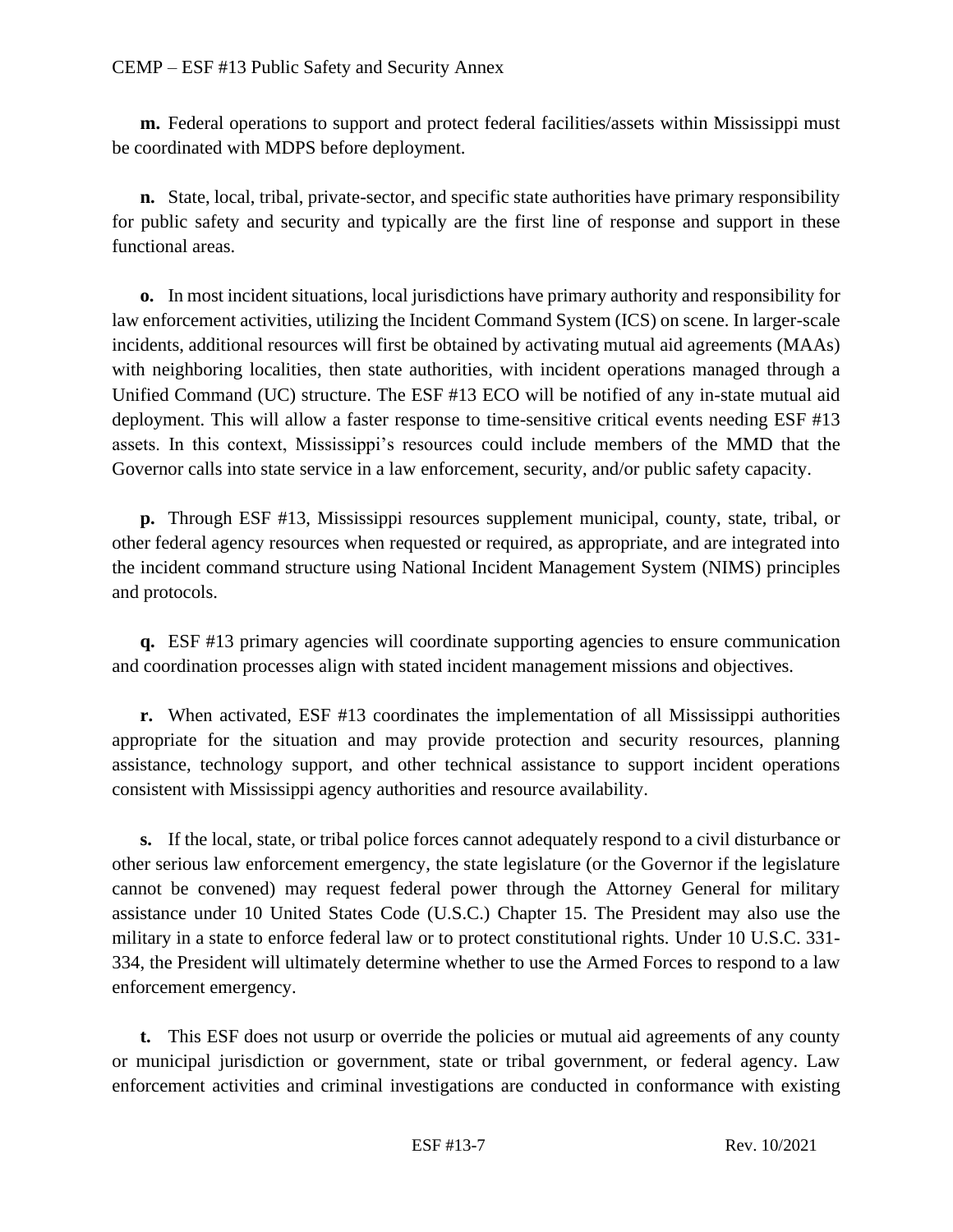codes and statutes.

**u.** Law enforcement officials will carry out functions that they are trained to do, some of which may not apply on a regular basis.

**v.** If sufficiently trained law enforcement is not available from local government, public or private sources within the community will be sought. These sources include auxiliary and reserve elements, retired and/or veterans' groups, industrial security personnel, private security firms, or other qualified personnel available through ESF #13 ECO.

**w.** ESF #13 provides the conduit for utilizing and incorporating the extensive network of public safety and security coordination established for steady-state prevention efforts through various interagency plans, such as the Mississippi Infrastructure Protection Plan, Mississippi Maritime Security Plan, and Vessel and Facility Security Plans. See the ESF #13 ECO for further details.

#### **5. CONCEPT OF OPERATIONS.**

#### **a. Assumptions.**

**(1)** Existing state telecommunications infrastructure will provide the primary means for state government communications.

**(2)** Primary agencies (including MEMA) and support agencies will perform tasks under their authority, as applicable, in addition to missions received under the authority of MEMA.

**(3)** Most emergencies and disasters involve damage to property to some extent. Roads, bridges, public utility systems, public and private buildings, homes, and other facilities will have to be inspected, either cleared for use, reinforced, quarantined, or demolished to ensure safety.

**(4)** Following the impact of these events, local law enforcement agencies may be unable to cope with the magnitude of problems, which may arise.

**(5)** State agencies, by virtue of their law enforcement powers, manpower, equipment, and supplemental resources, can assist local government in providing necessary law enforcement.

**(6)** State or federal assistance may be required to identify and deploy resources from outside the affected area to ensure a timely, efficient, and effective response and recovery.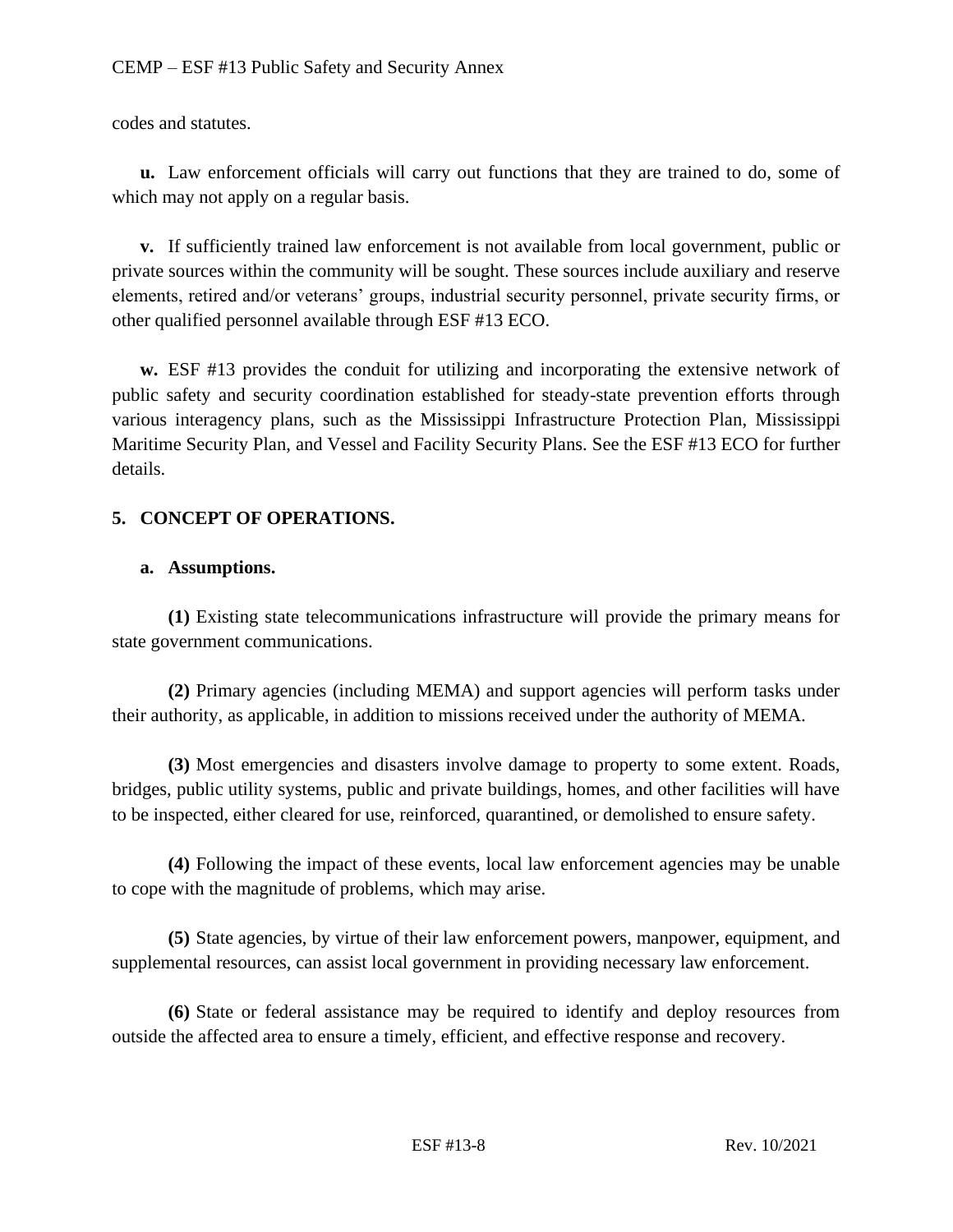**(7)** Numerous volunteering entities, both governmental and non-governmental, may mobilize personnel, supplies, and equipment to affected areas with neither coordination nor communication with the SEOC or deployed elements.

### **b. General.**

**(1)** MEMA will keep all responsible agencies informed of impending conditions (safety and security developments, weather, hazardous materials, or other events) that would cause them to assume a readiness posture for activating the SEOC for possible deployment to a forward area of operation or other activity.

**(2)** When ESF #13 is activated, ESF #5 and other appropriate support ESFs will be activated to support the event. ESF #13 will continually assess and develop action plans for ESF #5 to ensure all supporting agencies function appropriately and in a coordinated manner.

**(3)** MDPS will maintain liaison and coordinate/manage reporting of local, state, tribal, and federal stakeholders related to air, maritime, surface, rail, and pipeline safety and security.

**(4)** MDPS is authorized as the primary agency to provide security, law enforcement, and support functions according to Mississippi Code 45-3-21.

**(5)** The local or tribal Sheriff or Police Chief is responsible for law enforcement activities within their jurisdiction. Only when all local resources are exhausted will state law enforcement personnel and equipment be requested. At that time, a member of MDPS will be assigned to coordinate state activities with the local law enforcement officer in charge with a Unified Command.

**(6)** Upon this determination by local authorities of a need for additional law enforcement, a request for assistance will be made to the ESF #13 ECO at the SEOC, from which ESF #13 will coordinate law enforcement requests. The SEOC will be activated at the appropriate level (I-IV) to support law enforcement operations. (See the CEMP Base Plan.)

**(7)** When ESF #13 is activated, ESF #5 and other appropriate support ESFs will be activated to support the event.

**(8)** If additional assistance is needed from other state agencies with law enforcement manpower and equipment, the ESF #13 ECO will prioritize and coordinate these assignments with other ESF #13 support agencies.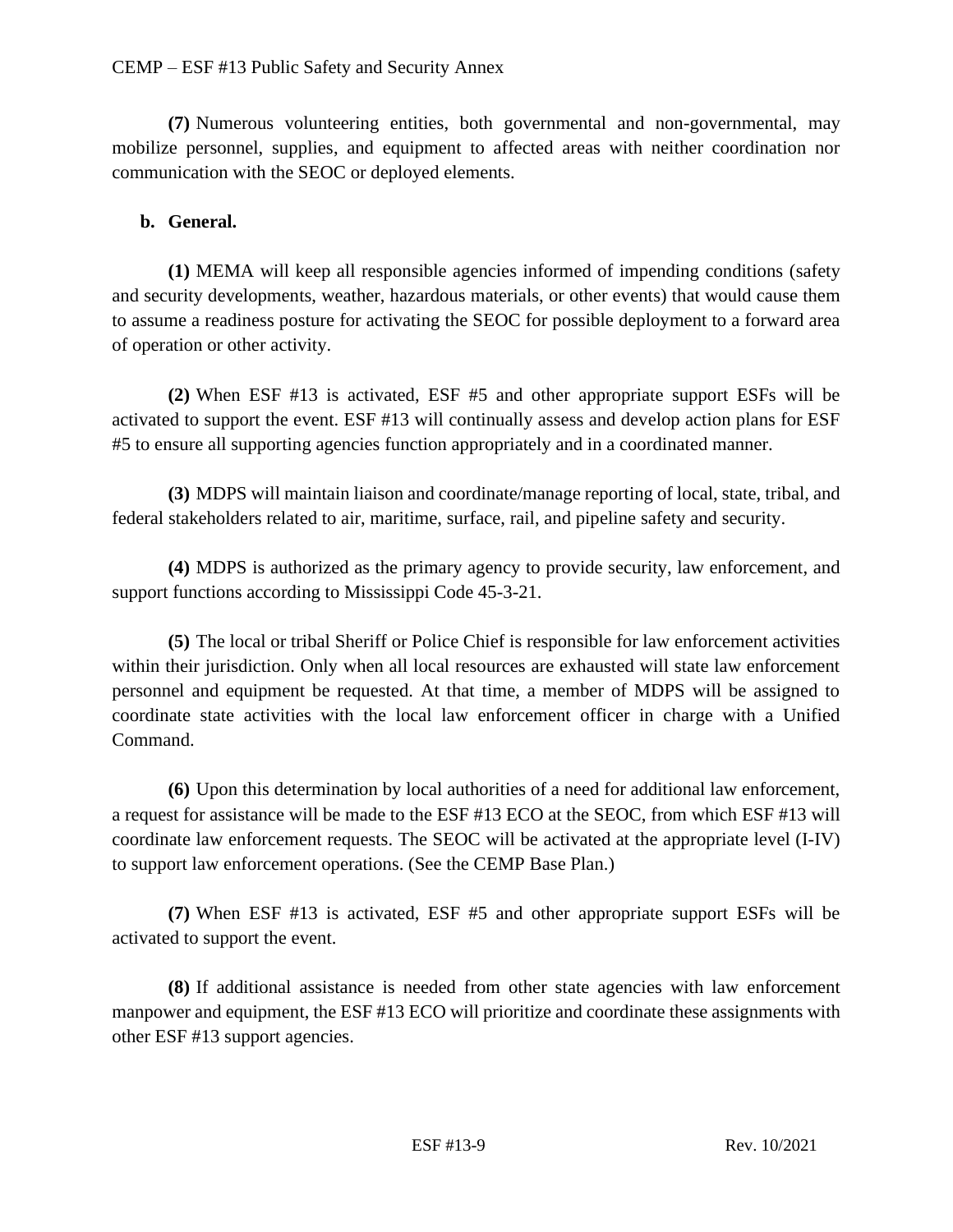**(9)** All state-level law enforcement units will remain under the control of their department's command structure in coordination with ESF #13.

**(10)** ESF #13 will provide personnel or liaison to the Joint Field Office (JFO) to work closely with their federal counterparts.

**(11)** ESF #13 parent organizations will support law enforcement field personnel; life support may be provided by one or all the following options:

**(a)** Base camp.

**(b)** MDPS mobile kitchen trailer.

**(c)** Local vendor-provided, military, or non-governmental organization meals.

**(d)** Local contract or military lodging.

**(12)** Deployment of MHP assets will be planned with throttled response ensuring MDPS statutory obligations will not be abandoned in non-affected areas of the state. MHP will ensure the safety of all citizens across all of Mississippi before, during, and after any incident. The recommended manpower assignments should be no more than one-third of the total agency strength. One-third for the first deployment, one-third for maintaining district operations, and onethird in reserve on days off preparing for deployment relief or district operations.

**(13)** MDPS/CTED will maintain North American Standard Level VI Radiological Transportation Inspectors statewide, supporting the Mississippi Radiological Emergency Preparedness Plan (MREPP) and the Waste Isolation Pilot Program (WIPP) transuranic waste shipments.

**(14)** Through their county Emergency Operations Centers (EOCs), local officials should be encouraged to be self-sufficient during the first 2–3 days of a disaster.

**(15)** Local officials and managers should channel their requests for assistance where possible through county EOCs.

**(16)** Local officials must conduct an initial damage assessment to determine the severity and magnitude of property damage in quantity, community impact, and dollar amount. These results will be reported to the SEOC, where appropriate response actions will be initiated. Where possible, such communication should be routed through the jurisdiction's county EOC.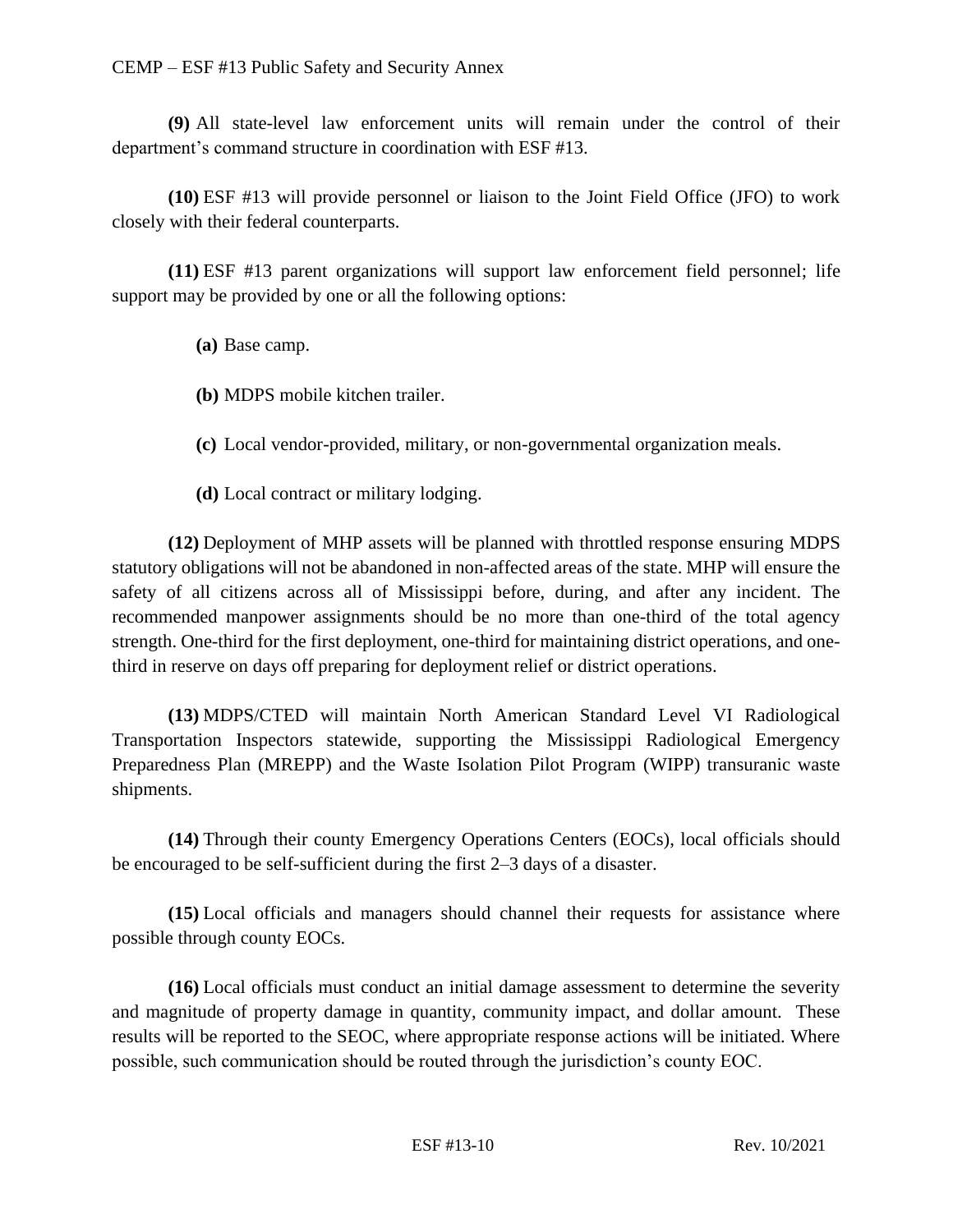#### CEMP – ESF #13 Public Safety and Security Annex

**(17)** MEMA will provide public information to evacuees through the SEOC Joint Information Center (JIC), Mississippi Public Broadcasting (MPB), and commercial broadcast media.

**(18)** Working in coordination with the SEOC and SWP, the JIC will release special weather statements and warnings provided by the National Weather Service (NWS) to emergency workers and the general population. These releases will be made through the normal ESF #15 release networks, SWP AtHoc mass notifications, and additionally provided to emergency work sites, staging areas, and other incident support sites as needed.

**(19)** MEMA coordinates EMAC with other states for the augmentation of resources.

#### **c. Alert, Notification, and Warning.**

**(1)** When local law enforcement initially responds to an incident and requires immediate state supplemental law enforcement assistance, sheriffs and police chiefs may call directly on the regional commander of any agency from which they need assistance. Those state agencies will notify the nearest MDPS Office Commander (Major or Captain) of their involvement.

**(2)** In conjunction with MDPS, MEMA will coordinate the alert and notification procedures for key law enforcement and other officials supporting ESF #13.

**(3)** MEMA will keep all responsible agencies, including any UC, informed of all conditions, which would cause them to assume a readiness posture in preparation for SEOC activation, possible deployment to a forward area of operation, or other activity.

**(4)** If it appears that state law enforcement resources will be required beyond those in the affected region, MDPS may request activation of the SEOC. Depending on the size and nature of the incident, those ESF #13 agency ECOs necessary for response will be notified by MEMA officials to report to the SEOC.

**(5)** ESF #13 ECOs will notify their regional offices of the need for additional resources and prepare for response. In consultation with MDPS, MEMA will determine which other ESFs are needed based on the incident and ensure similar notifications and responses to the SEOC. All appropriate state agency heads will be advised and consulted.

#### **d. Response and Evacuation.**

**(1)** An evacuation may overwhelm local and state agencies such that the ESF #13 ECO may request additional support for evacuation and/or traffic control from the MMD.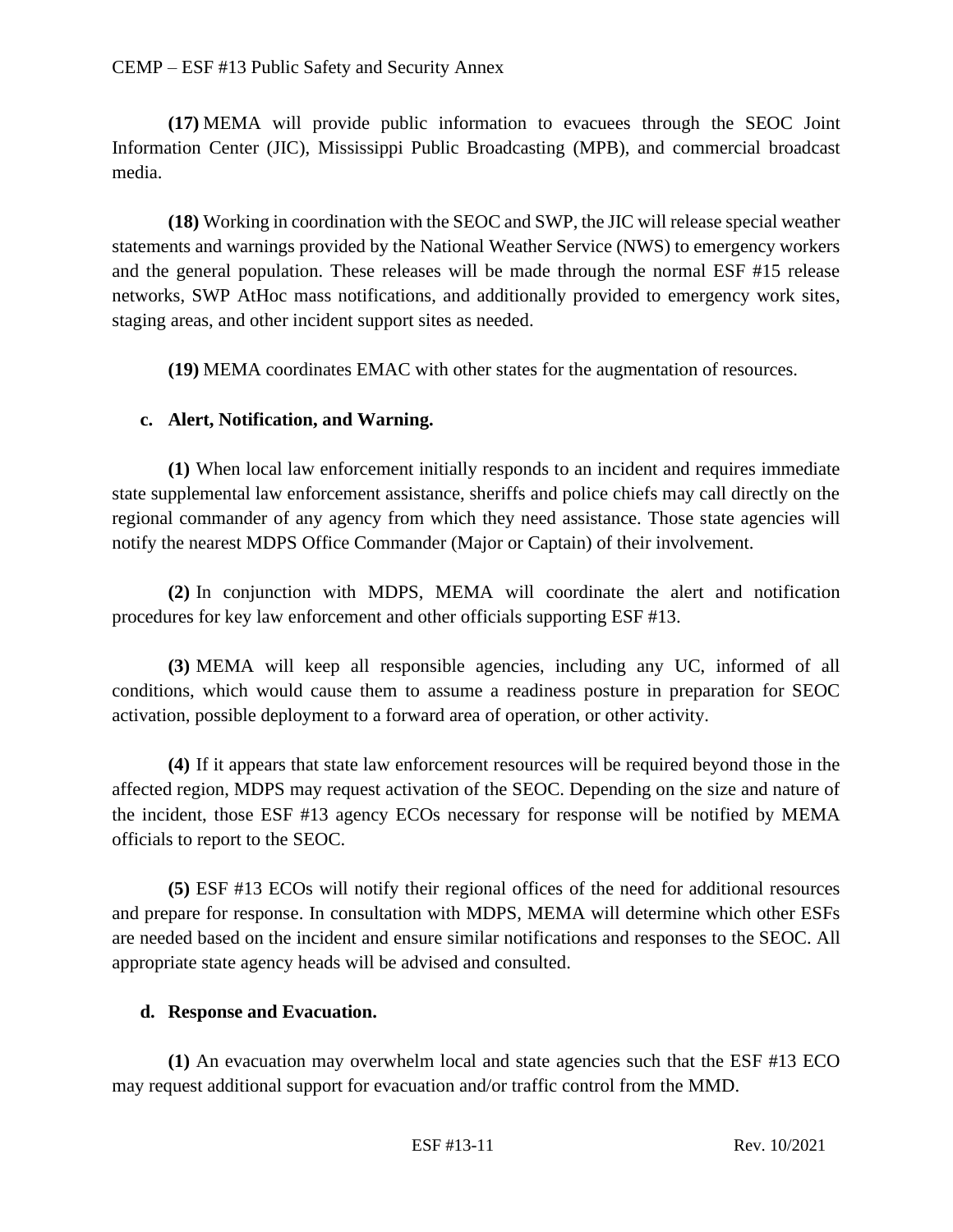**(2)** Other response support may be provided in accordance with capabilities listed below in Organization/Assignment of Responsibilities.

**(3)** Because of the statewide dispersal of MDPS offices, contact with affected sheriffs and police chiefs can be made quickly to determine their law enforcement needs for an incident. Once the appropriate district receives the information, it is passed to the SEOC and ESF #13 support agencies.

**(4)** ESF #13 agency ECOs at the SEOC coordinate with MDPS for deployments. All state law enforcement resources typically respond to the county(s) in numbers and types of equipment based on initial assessments made with the sheriff(s), police chiefs, and state agency operations requiring security.

#### **6. ORGANIZATION.**

**a. State Emergency Operations Center.** In an incident or a major declared state emergency, the MDPS ECO or the ESF #13 Emergency Coordination staff will support the SEOC virtually or take up positions at the SEOC, situationally dependent. A current list of agency emergency notifications is maintained at this facility. ESF #13 is part of the SEOC Operations Section, Emergency Services Branch.

**b. SEOC Emergency Point of Contact.** The MEMA State Warning Point (SWP) within the SEOC operates 24/7/365. The SWP is manned by Emergency Telecommunicators and an Operations Section Watch Officer. Emergency contact info is as follows:

#### **(1) SWP Emergency Telecommunicator(s):**

- **(a) Phone:** (601) 933-6876, 6877, 6878 or (800) 222-6362
- **(b) E-mail:** [commo1@mema.ms.gov,](mailto:commo1@mema.ms.gov) [commo2@mema.ms.gov,](mailto:commo2@mema.ms.gov) or [commo3@mema.ms.gov](mailto:commo3@mema.ms.gov)

#### **(2) Operations Section Watch Officer:**

- **(a) Phone:** (601) 933-6671 or (800) 222-6362
- **(b) E-mail:** [watchdesk@mema.ms.gov](mailto:watchdesk@mema.ms.gov)
- **c. SEOC Sections.** The SEOC maintains the standard four ICS sections: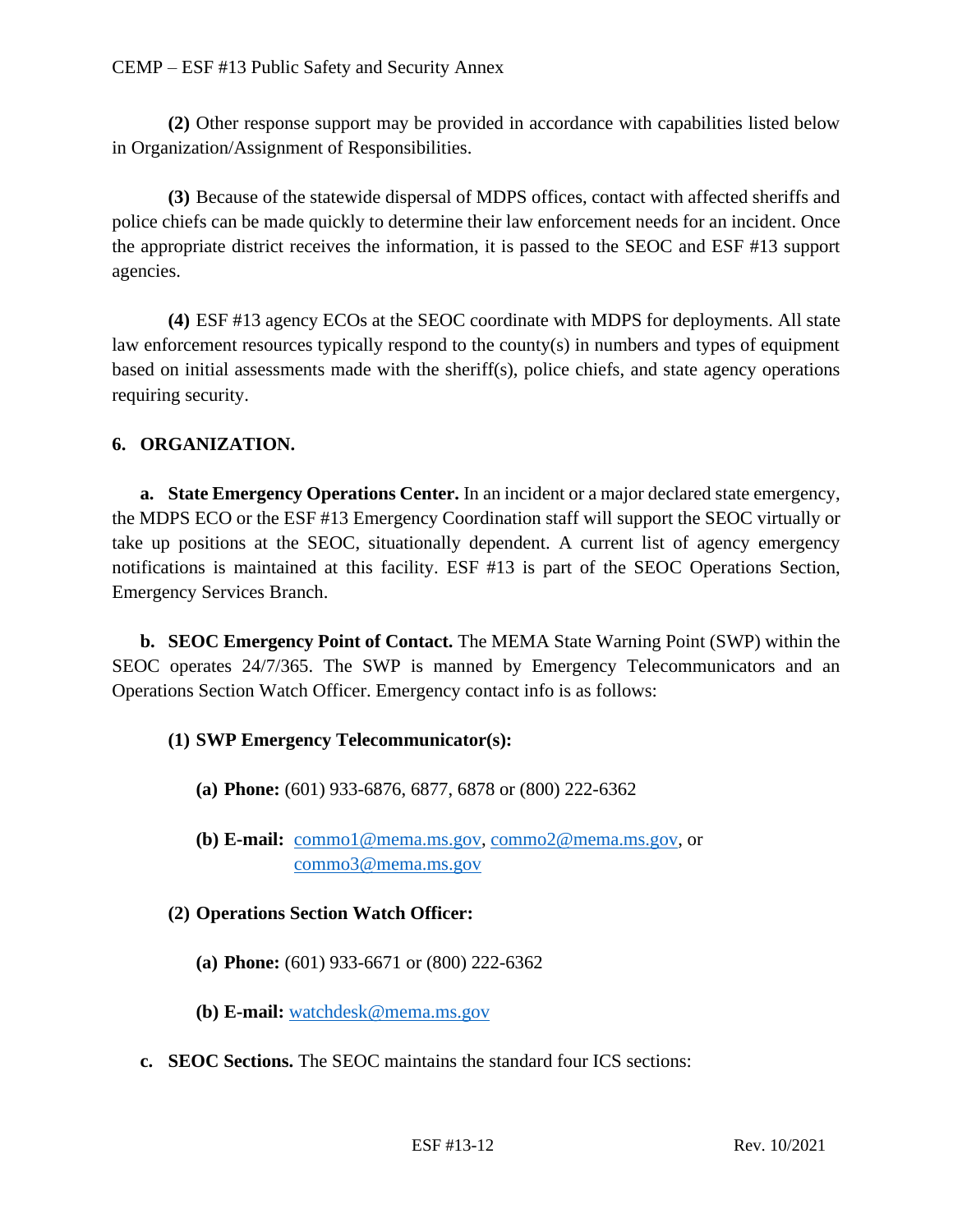**(1) Operations Section.** The Operations Section establishes strategy (approach methodology, etc.) and specific tactics/actions to accomplish the goals and objectives set by Command. Operations coordinates and executes strategy and tactics to achieve response objectives.

**(2) Planning Section.** The Planning Section coordinates support activities for incident planning and contingency, long-range, and demobilization planning. Planning supports Command and Operations in processing incident information and coordinates information activities across the response system.

**(3) Logistics Section.** The Logistics Section **s**upports Command and Operations in their use of personnel, supplies, and equipment. Performs technical activities required to maintain the function of operational facilities and processes.

**(4) Finance and Administration Section.** The Finance and Administration Section **s**upports Command and Operations with administrative issues and tracks and processes incident expenses. This includes such issues as licensure requirements, regulatory compliance, and financial accounting.

See the SEOC Operations Section Chief (OSC), Watch Officer, or a SEOC Branch Director for a roster of incident-assigned Section Chiefs.

**d. SEOC Emergency Services Branch.** The SEOC maintains three branches within the Operations Section, Infrastructure, Emergency Services, and Human Services, each led by a Branch Director. The Emergency Services Branch Director position is a full-time MEMA Emergency Management Specialist. The Branch Director coordinates the activities of ESF #4 (Firefighting), ESF #8 (Public Health and Medical Services), ESF #9 (Search and Rescue), ESF #10 (Oil and Hazardous Material Response), ESF #13 (Public Safety and Security), and ESF #16 (Military Support to Civil Authorities) and is the first line of support for assigned ECOs. The Emergency Services Branch Director monitors and oversees branch administrative and incident activities, WebEOC actions, SITRoom updates, branch adherence to timelines and requirements, supports ECOs with incident coordinations, and conducts SEOC staff briefings, as needed.

Emergency Services Branch Director desk contact information: Phone (601) 933-6754, e-mail: [emergencyservices@mema.ms.gov.](mailto:emergencyservices@mema.ms.gov)

**e. SEOC Situation Rooms.** MEMA developed the Homeland Security Information Network (HSIN) Situation Rooms (SITRooms) to provide stakeholders with a virtual EOC platform to utilize during normal operations or an incident. The SITRooms provide excellent situational awareness for both SEOC and non-SEOC participants. The SITRooms have individual pods with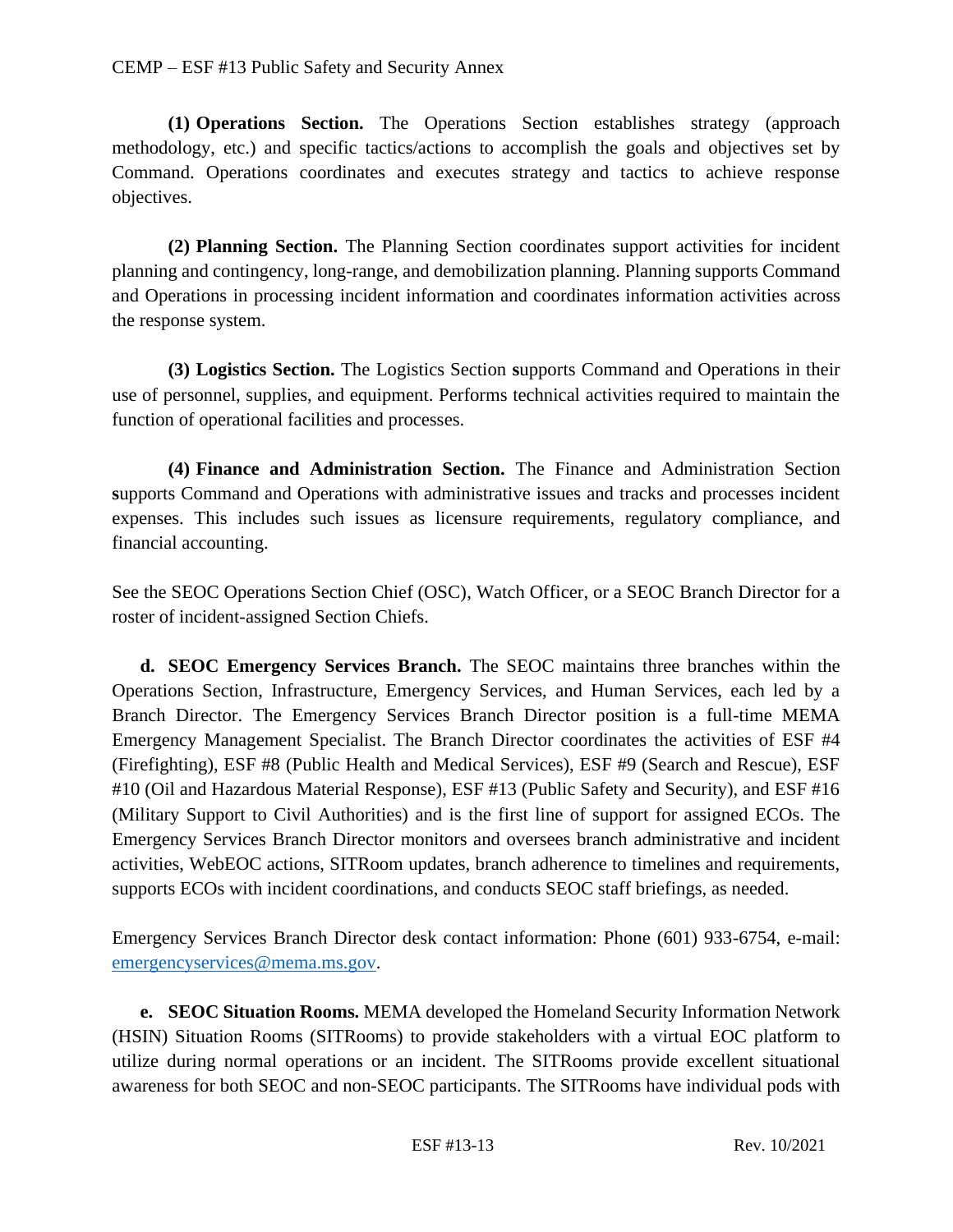attendee lists, chat capability, current incident priorities and objectives, current operational schedule and meeting times (battle rhythm), downloadable documents and maps, useful links, and video capability.

The event SITRooms utilized by the SEOC for a given event will use one of the following URLs:

<https://share.dhs.gov/msema> (Daily SITRoom: Level IV Normal Operations)

<https://share.dhs.gov/mema-incident> (General Incident SITRoom)

<https://share.dhs.gov/mema-incident1> (Severe Weather/Flooding SITRoom)

<https://share.dhs.gov/mema-incident2> (Hurricane/Tropical Storm SITRoom)

<https://share.dhs.gov/mema-incident3> (Other Emergency/Earthquake SITRoom)

<https://share.dhs.gov/mema-uas> (Unmanned Aerial Systems [UAS] UAS SITRoom)

<https://share.dhs.gov/mrp> (Radiological SITRoom)

<https://share.dhs.gov/jicroom> (JIC SITRoom)

<https://share.dhs.gov/ms-emac> (EMAC SITRoom)

<https://share.dhs.gov/msbeoc/> (MSBEOC SITRoom)

Many of the above-listed SITRoom may not be active during "blue-sky" or non-event periods. The active SITRooms will be published via mass notification before or during an event/incident.

#### **f. Direction, Control, and Coordination.**

**(1)** MDPS is the lead agency responsible for overall command and coordination of ESF #13, the deployment of state law enforcement assets to affected local agencies, and maintaining liaison with the affected sheriff(s) and police chief(s).

**(2)** MDPS is divided into districts from which local operations are conducted in coordination with the state headquarters in Jackson.

**(3)** During incidents involving primary participants within the law enforcement community, coordination may be limited to the MDPS state headquarters through coordination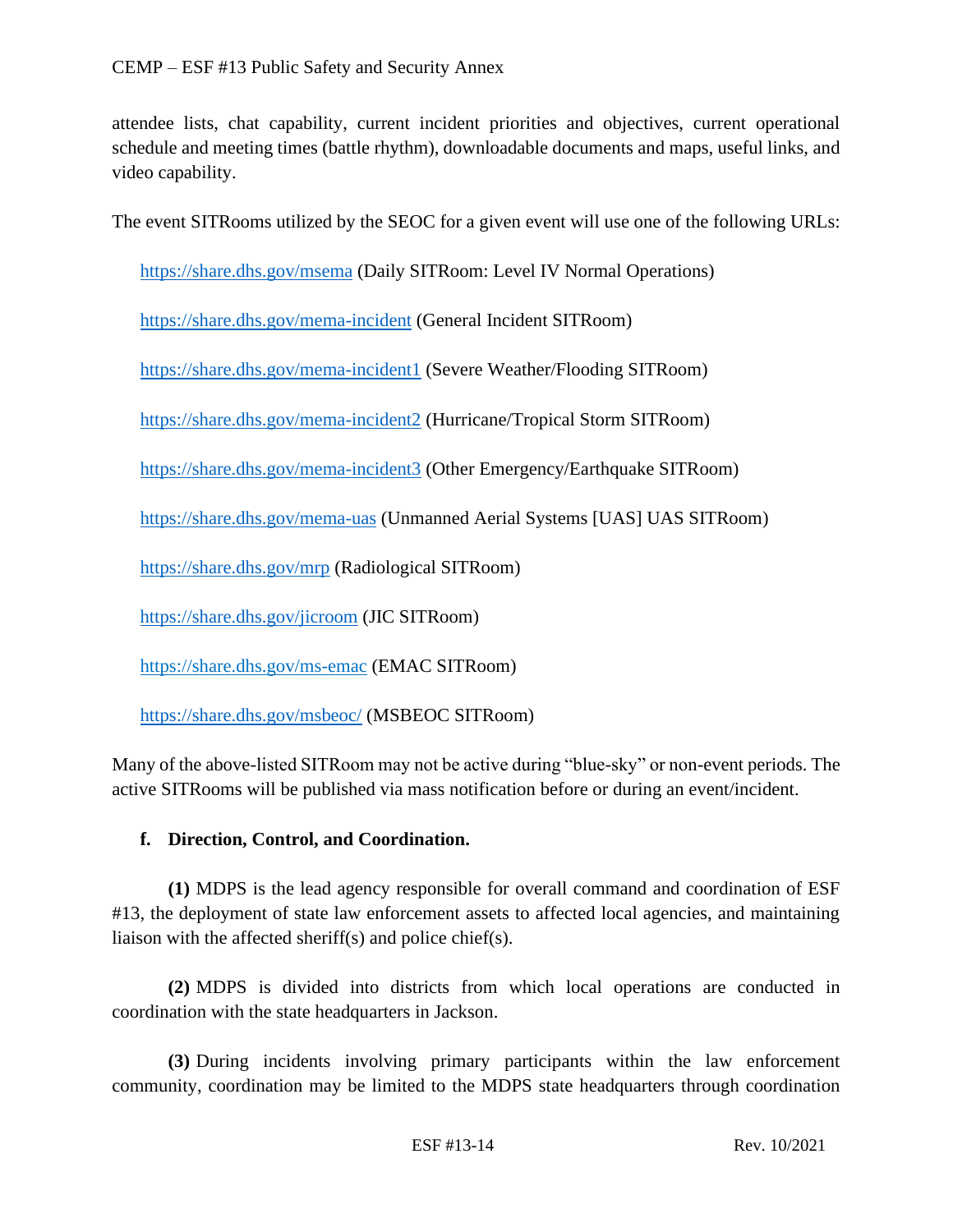with the SEOC.

**(4)** The MDPS ECO will typically coordinate from the SEOC, but a catastrophic situation may require establishing an additional forward coordination element near the impacted area.

**g. Administrative and Logistical Support.** All participating ESF #13 agencies are expected to:

**(1)** Coordinate their support with the ESF #13 coordinator.

**(2)** ESF #13 coordinator will coordinate efforts with the SEOC through the Emergency Services Branch Director.

**(3)** Receive administrative support from their parent organizations; MEMA will provide additional assistance as needed.

**(4)** Each ESF #13 agency with an automated financial management system will utilize that system to capture the incurred costs of all available, acquired, and contracted resources used during the support activities related to emergency or major disaster operations. Those agencies not having access to an automated system will utilize their existing system to capture all related costs for reporting and potential reimbursement.

**(5)** All ESF #13 agencies will ensure that their financial management system, automated or otherwise, is used to capture incurred costs during an emergency, major disaster, or exercise complies with the applicable agency, state, and federal guidelines, rules, standards, and laws. This understanding is based on the knowledge that any reimbursement of incurred costs is subject to audit.

**(6)** Locate, identify, and set up their operational work areas and maintain logistical support for them.

**(7)** Maintain active accounts and have a working knowledge of WebEOC, the SEOC HSIN SITRoom, and Crisis Track.

**(8)** Attend and support briefings and other coordination meetings, whether at the SEOC, via telecommunications (HSIN SIT Room, ZOOM, or Microsoft Teams), or elsewhere.

**(9)** Maintain operational logs, messages, requests, and other appropriate documentation for future reference.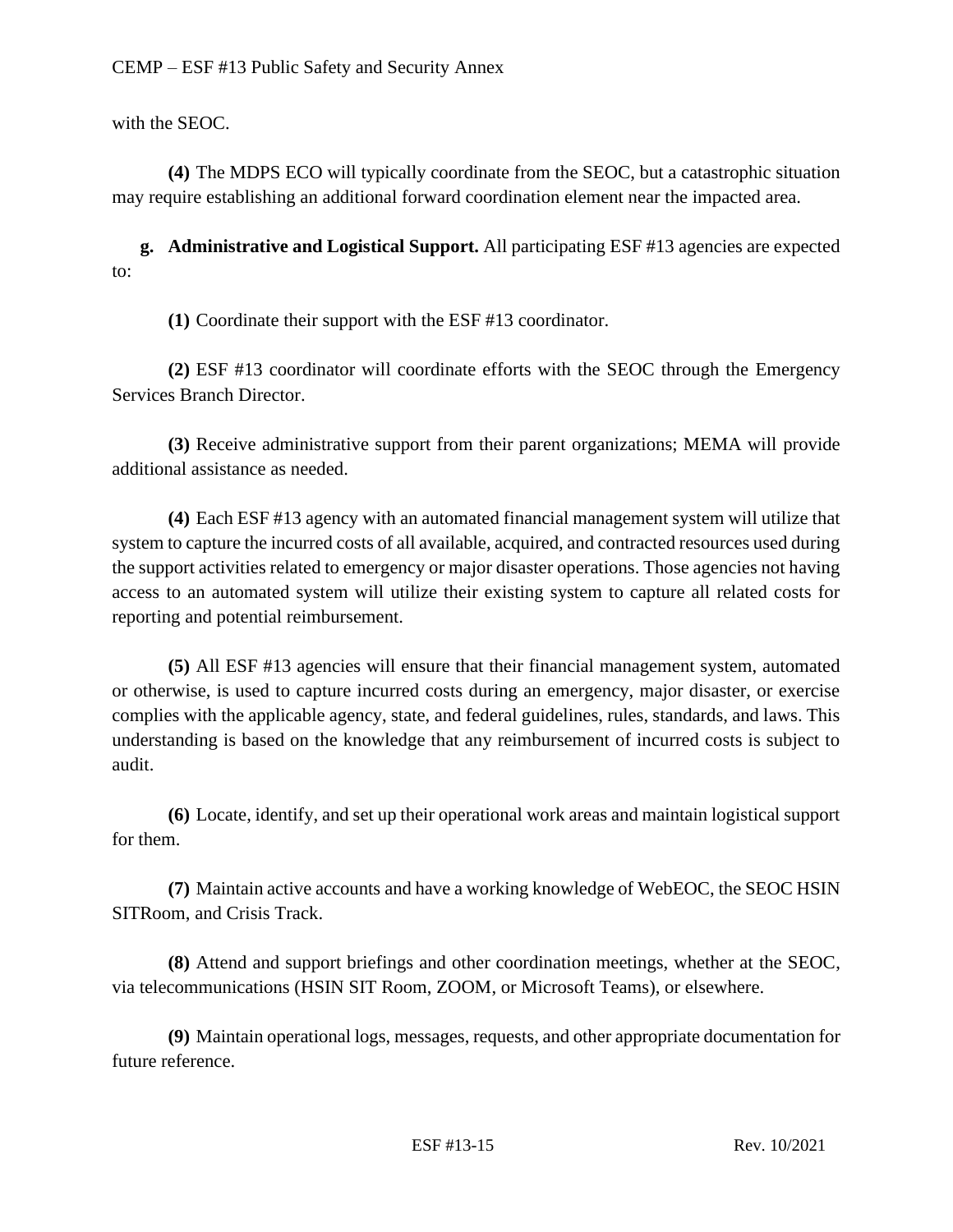**(10)** Maintain maps, displays, status reports, and other information not included in the ESF #5 operations.

**(11)** Update the SEOC Emergency Services Branch Director on changes to the ESF #13 ECO Roster.

### **7. RESPONSIBILITIES AND ACTIONS.**

**a. Coordinating and Primary Agency.** As the Coordinating and Primary Agency for ESF #13, MDPS is overall responsible for ESF #13. However, all assigned law enforcement agencies are responsible for supporting, but not limited to, the following:

#### **(1) Preparedness.**

**(a)** Provide a list of ESF #13 Emergency Coordination staff that will carry out the CEMP and other emergency management plans virtually or at the SEOC.

**(b)** In conjunction with MEMA and other support agencies, develop and maintain a Standard Operating Procedure (SOP) for this ESF #13 Public Safety and Security Annex.

**(c)** MEMA will assist in the development and maintenance of the ESF #13 SOP.

**(d)** Maintain access to all SEOC personnel, systems, and documentation, including but not limited to the Infrastructure Branch Director, WebEOC, HSIN SITRooms, the CEMP and associated Annexes and Appendices, the MEMA Response Framework, and all SEOC policies and procedures.

**(e)** Ensure all agencies with ESF #13 responsibility have SOPs in place to perform appropriate levels of mitigation, preparedness, response, and recovery related to the event. Agencies will have completed mitigation and preparedness activities before the initiating event.

**(f)** Ensure ESF #13 elements are familiar with and operate in concert with NIMS and ICS.

**(g)** Train and exercise ESF #13 personnel.

**(h)** Designate an ECO, alternate ECO, Public Information Officer (PIO), and an ESF #13 liaison to report to the SEOC or support virtually.

#### **(2) Pre-Incident.**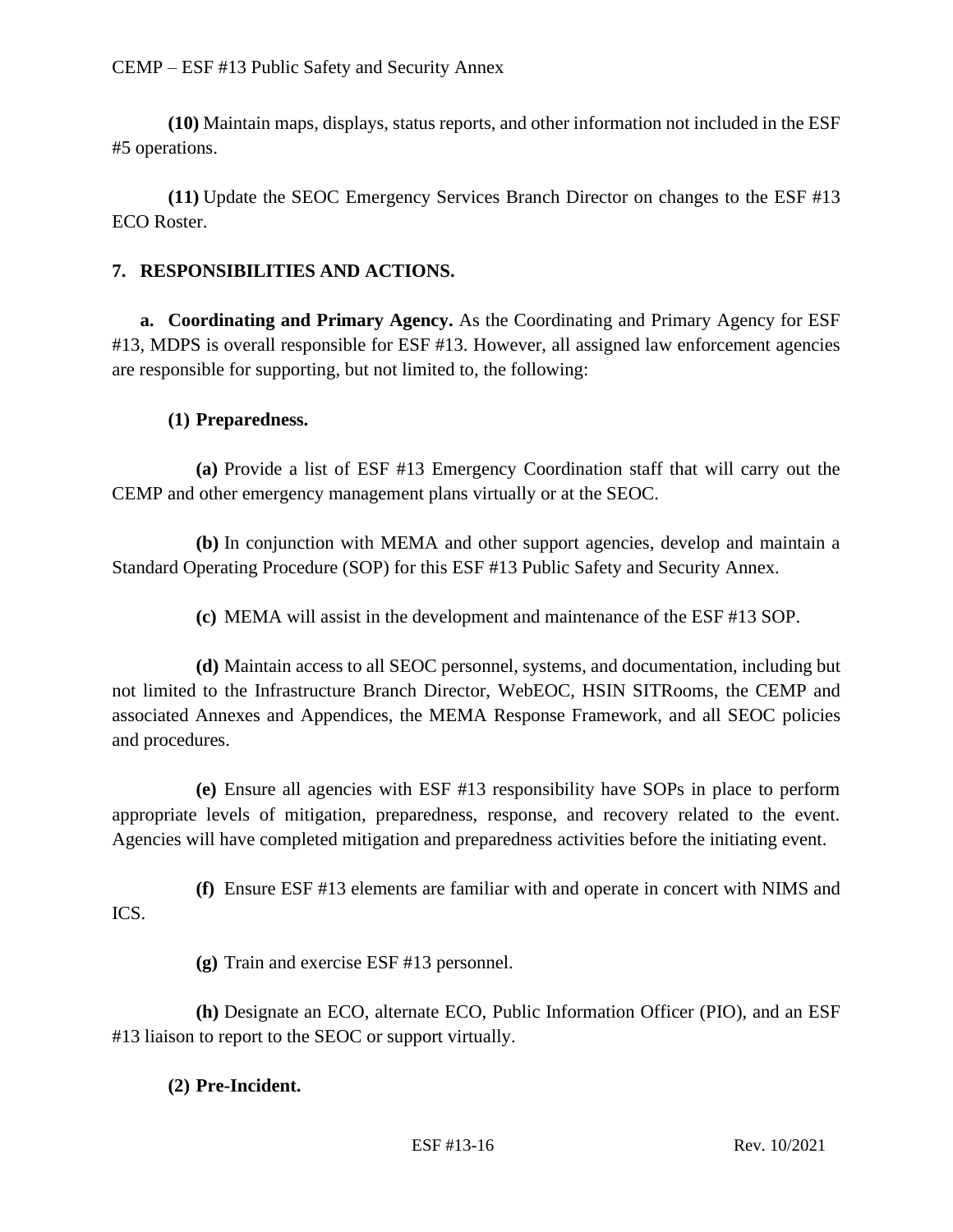**(a)** MDPS will develop and maintain alert and notification procedures for key public safety and security officials supporting ESF #13. MEMA will assist MDOT in maintaining the alert and notification list for other agencies supporting ESF #13.

**(b)** Provide an ECO (and alternate if 24-hour coverage is necessary) and ESF #13 liaison to the SEOC.

**(c)** Notify support agency and partners on activation as needed and minimal staffing requirements.

**(d)** Conduct preliminary staff meeting with complete ESF #13 team assigned to establish strategies for approaching incident(s).

**(e)** Provide expertise and coordination for security planning efforts and conducting technical assessments (e.g., vulnerability assessments, risk analyses, surveillance sensor architecture, etc.).

**(f)** Identify the need for ESF #13 support and analyze potential factors that affect resources and actions needed, such as mapping, modeling, and forecasting for crowd size, the impact of weather, and other conditions on security, etc.

## **(3) Incident.**

**(a)** Upon activation of ESF #13, ECO will communicate pertinent information to all ESF #13 members. Such information will be a complete orientation of the ESF #13 mission, purpose, and scope of work.

**(b)** Provide liaison, operational coordination, and reporting on the air, maritime, surface, rail, and pipeline safety and security networks.

**(c)** Provide information to the SEOC for dissemination to the public and private agencies as needed.

**(d)** Maintain information on private, public, and supplementary public safety and security resources outside the state.

**(e)** Ensure adequate communications are established and maintained.

**(f)** Obtain an initial situation and damage assessment through established intelligence procedures.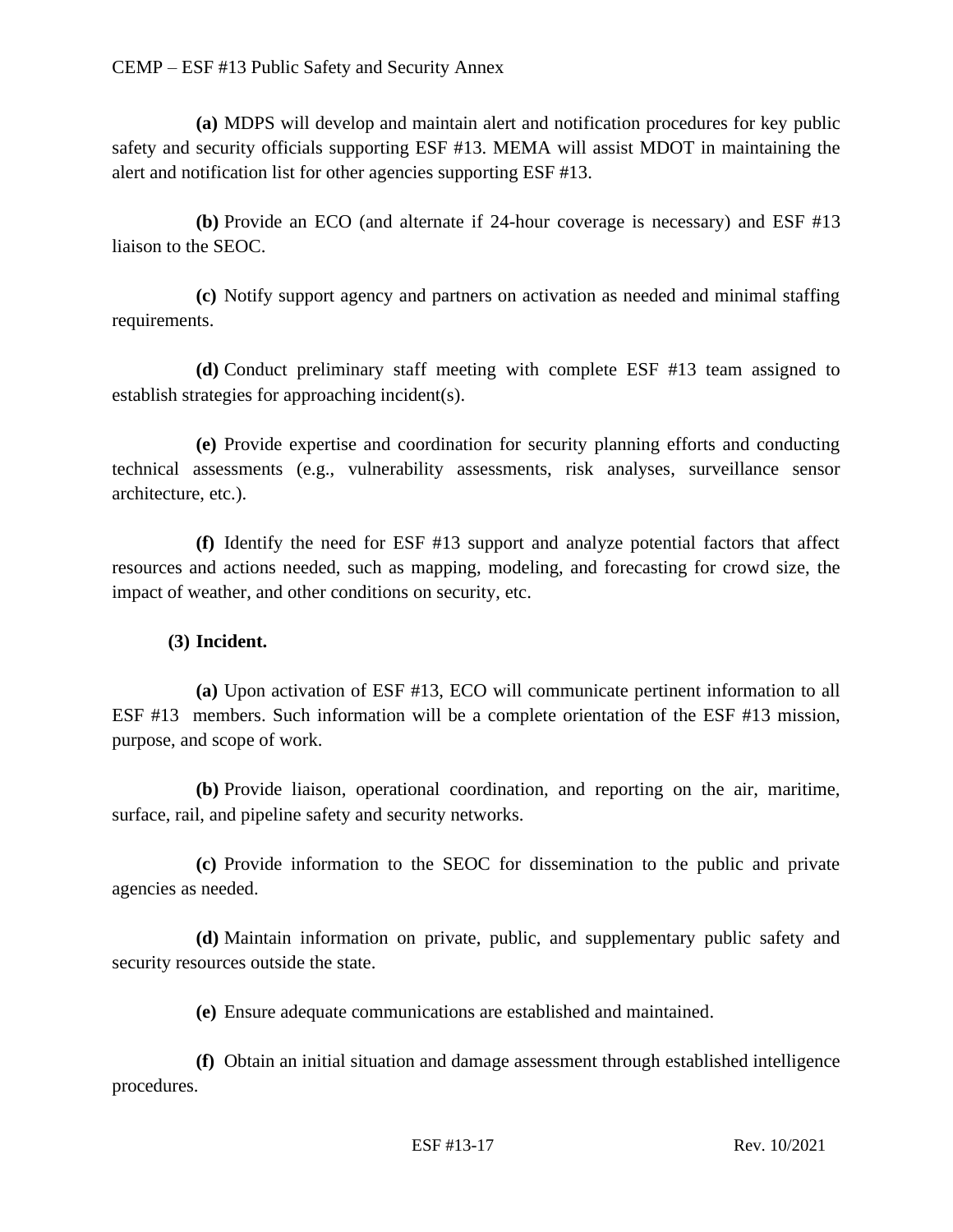**(g)** Staff state Point of Entry (POE) at weigh station facilities.

**(h)** Deploy personnel to erect barricades and signs as per pre-arranged plans or as requested by state or local officials.

**(i)** Provide for law enforcement and safety on state parks and facilities.

**(j)** Provide for law enforcement and safety on waterways, lakes, tributaries, and coastal areas.

**(k)** (MDMR) Provide law enforcement of federal regulations in both state and federal waters.

**(l)** Augment ESF #9 (Search and Rescue) with requested expertise and assets, to include but not limited to:

- Urban Search and Rescue (USAR) Teams.
- Overland Search and Rescue (OSAR) Teams.
- Maritime/Coastal/Waterborne Search and Rescue Teams.
- Aeronautical Search and Rescue Teams.
- High-Water Vehicle Teams.
- Dive Teams.
- Communications Teams.

**(m)** Coordinate the distribution of assets as needed.

**(n)** Maintain a complete log of actions taken, resource orders, records, and reports.

**(o)** Provide Situation Report (SITREP) and Incident Action Plan (IAP) input, via WebEOC and appropriate ICS Forms, according to the established operational timeline, eventspecific.

**(p)** Coordinate the efforts through a liaison to ESF #5.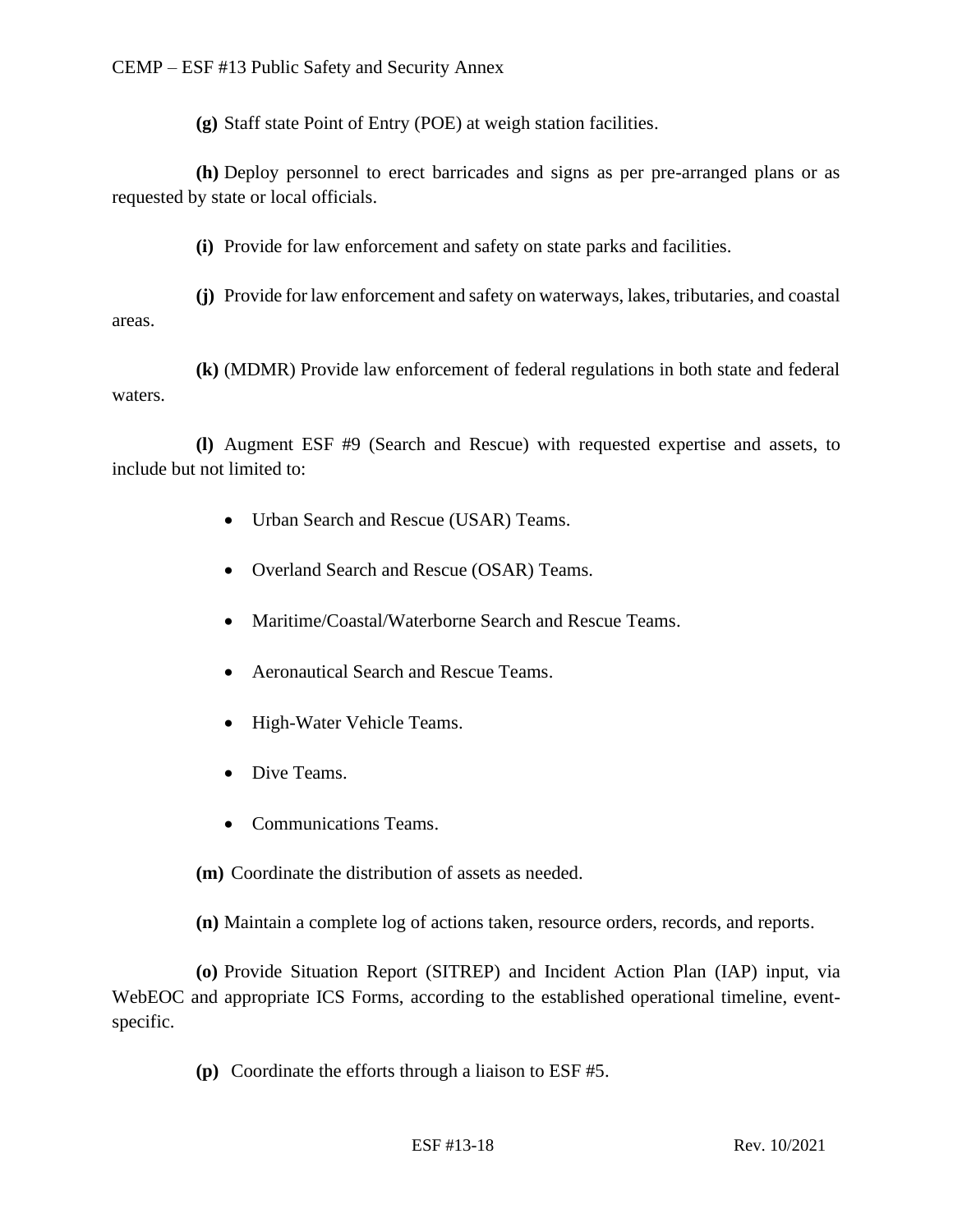**(q)** Assist in gathering and providing information to ESF #5 for establishing priorities.

**(r)** Assist in compiling and providing information to ESF #15/JIC for press releases.

**(s)** Participate in post-incident assessments of public works and infrastructure to help determine critical needs and potential workloads.

**(t)** ESF #13 may be asked by MEMA to provide personnel to the Joint Field Office (JFO) to work closely with their federal counterparts at the established JFO(s) and in the field.

**(u) Access Control -** Providing security forces to support state and local efforts (or secure sites under federal jurisdiction) to control access to the incident site and critical facilities.

**(v) Site Security -** Providing security forces and establishing protective measures around the incident site, critical infrastructure, and/or critical facilities.

**(w) Traffic and Crowd Control -** Providing emergency protective services to address public safety and security requirements during incidents of state significance.

**(x) Force Protection -** Providing for the protection of emergency responders and other workers operating in a high-threat environment.

**(y) Security Surveillance** - Conducting surveillance to assist public safety and security efforts and providing appropriate technical support as required.

**(z) Specialized Security Resources** - Providing or coordinating specialized security assets such as traffic barriers; chemical, biological, radiological, nuclear, and high-yield explosives detection devices; canine units; law enforcement personal protective gear; etc.

#### **(4) Recovery.**

**(a)** The MDPS ECO will keep continuous communications with SEOC officials throughout the event to ensure the allocation of needed resources from other agencies with capabilities to assist in the recovery process.

**(b)** MDPS and the MMD will assist with Traffic Control Points (TCP) to re-enter previously evacuated areas.

**(c)** Law Enforcement and security assistance from ESF #13 may continue to be required by the affected sheriff(s) and police chief(s) into the recovery phase of an incident.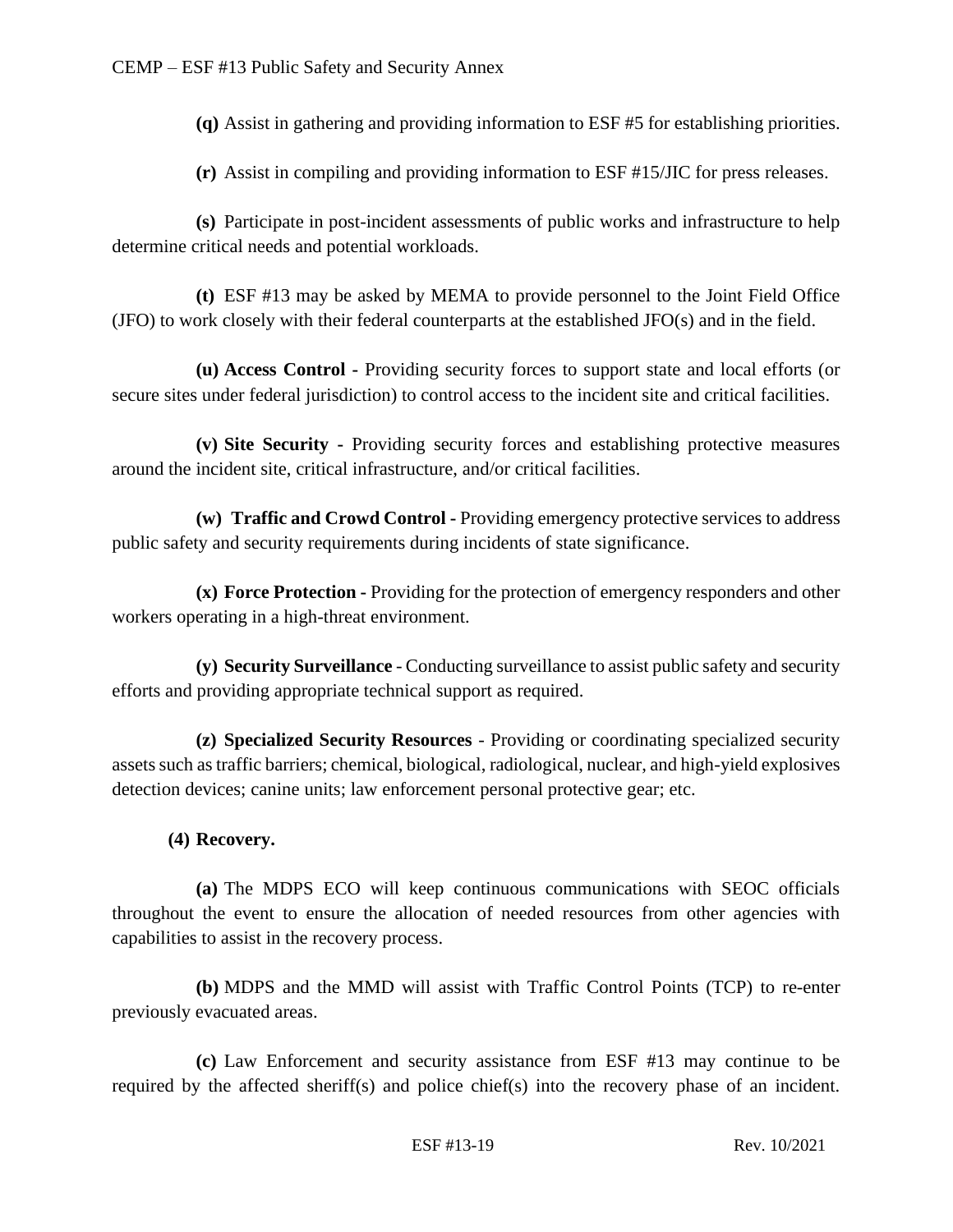Normally, most assignments have been assumed by local law enforcement or are no longer required by this time. The same requirement may continue to exist for state operations remaining active and requiring security but typically are like local law enforcement needs, as described. MDPS will continue to conduct assessments of all assignment requirements with the requesting agencies and will respond accordingly. ESF #13 will coordinate with local law enforcement to establish TCPs in the affected area.

### **(5) Post-Incident.**

**(a)** Prepare an After-Action Report/Improvement Plan (AAR/IP). The AAR/IP identifies key problems, indicates how they will be/were solved, and makes recommendations for improving ESF response operations.

**(b)** All ESF #13 organizations assist in the preparation of the AAR/IP.

**(c)** Submit AAR/IP to [infrastructure@mema.ms.gov](mailto:infrastructure@mema.ms.gov) and [planning@mema.ms.gov.](mailto:planning@mema.ms.gov)

**(d)** Review and recommend revision to plans and procedures as determined necessary.

**(e)** Copy, catalog, and properly file all records and documents on the incident.

**(f)** Compare ESF #3 staff records with MEMA network tasking and tracking system to assure accuracy.

**b. Supporting Agencies.** All ESF #13 Supporting agencies are expected to:

**(1)** Coordinate their support with ESF #1.

**(2)** Maintain access to all SEOC personnel, systems, and documentation, including but not limited to the Emergency Services Branch Director, WebEOC, HSIN SITRooms, Crisis Track, CEMP and associated Annexes and Appendices, the MEMA Response Framework, and all SEOC policies and procedures.

**(3)** Ensure agency administrative, supervisory, and technical personnel remain aware of the agency's role with MEMA and ESF #13.

**(4)** Locate, identify, and set up their operational work areas and maintain logistical support for them.

**(5)** Attend and support briefings and other coordination meetings, whether virtually, at the SEOC, or elsewhere.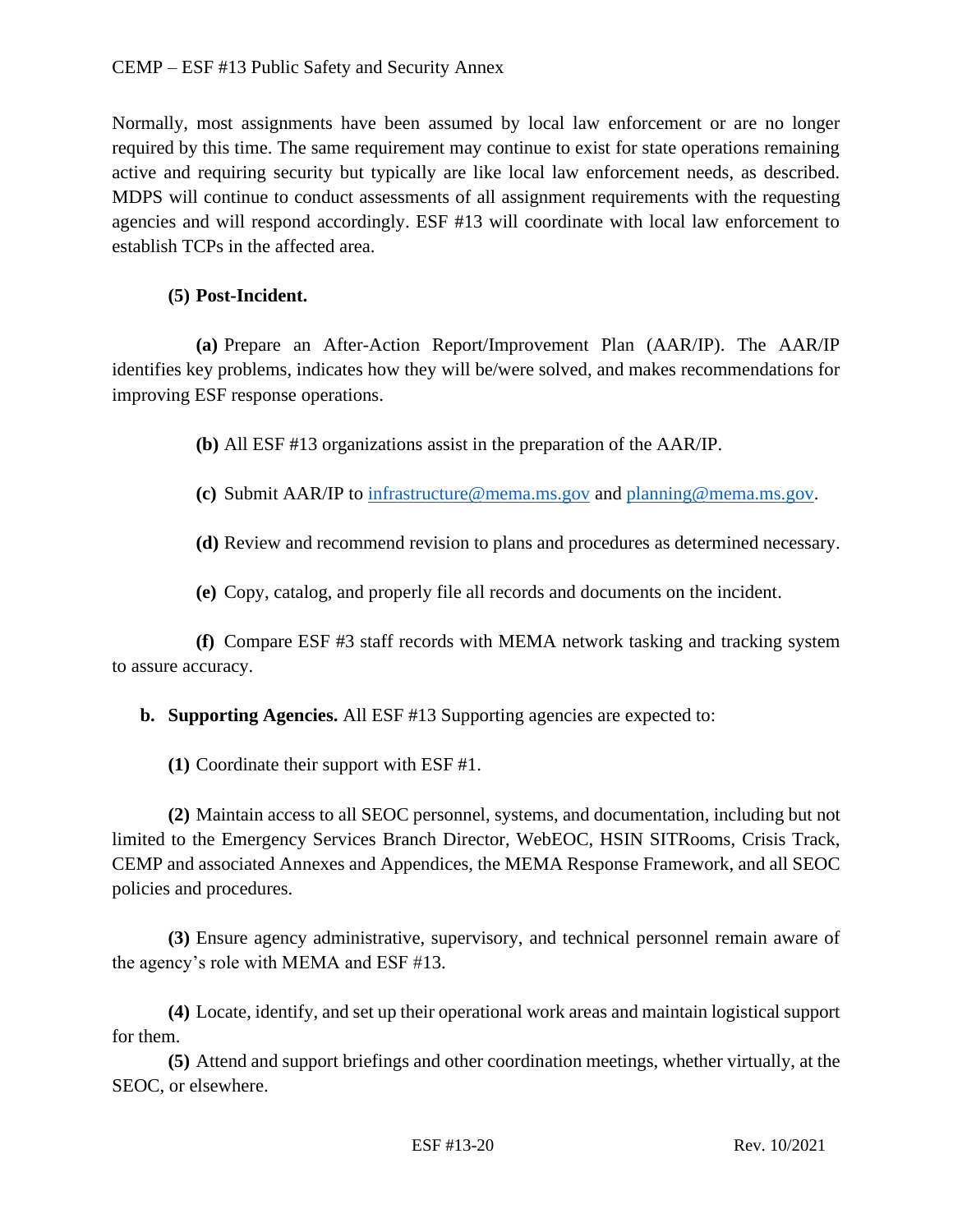**(6)** Participate in training and exercises when scheduled.

**(7)** Support development and maintenance of SOPs to enable them to perform appropriate levels of mitigation, preparedness, response, and recovery related to public works and engineering.

**(8)** Maintain operational logs, messages, requests, and other appropriate documentation for future reference.

**(9)** Maintain their maps, displays, status reports, and other information not included in the ESF #5 operations.

**(10)** Provide SITREP and IAP input, via WebEOC and appropriate ICS Forms, according to the established operational timeline, event-specific.

The chart on the following pages shows the responsibilities of the individual ESF #13 support agencies. The list contains, but is not limited to, the core functions required:

| <b>Agency</b>                                           | <b>Functions</b>                                                                                                                                                                                                                                                                                                                                                                                                                                                                                                                                                                                                                                                                                    |
|---------------------------------------------------------|-----------------------------------------------------------------------------------------------------------------------------------------------------------------------------------------------------------------------------------------------------------------------------------------------------------------------------------------------------------------------------------------------------------------------------------------------------------------------------------------------------------------------------------------------------------------------------------------------------------------------------------------------------------------------------------------------------|
| Mississippi<br>Emergency<br>Management<br>Agency (MEMA) | Provide overall coordination and support to all participating agencies.<br>Ensure effective operation of Emergency Management functions<br>(ESF #5) and Public Information Releases (ESF #15).<br>Receive, confirm, evaluate, and prioritize requests for assistance from<br>$\bullet$<br>local governments.<br>Ensure that adequate communications are established and maintained.<br>$\bullet$<br>Support the resource pool by providing available resources as needed.<br>Coordinate the response and recovery efforts through a liaison to ESF<br>#5.<br>Assist in gathering and providing information to ESF #5 for<br>$\bullet$<br>establishing priorities and to ESF #15 for press releases. |
| Office of Attorney<br>General (AGO)                     | Support the development of an SOP in conjunction with the primary<br>$\bullet$<br>and supporting agencies.<br>Provide support for this activity as needed to assist the SEOC.<br>Investigate price gouging referrals.<br>$\bullet$<br>Investigate consumer fraud reports.<br>$\bullet$<br>Publish a telephone number that all price gouging and consumer fraud<br>$\bullet$<br>incidents can be reported to the public or other state agencies.                                                                                                                                                                                                                                                     |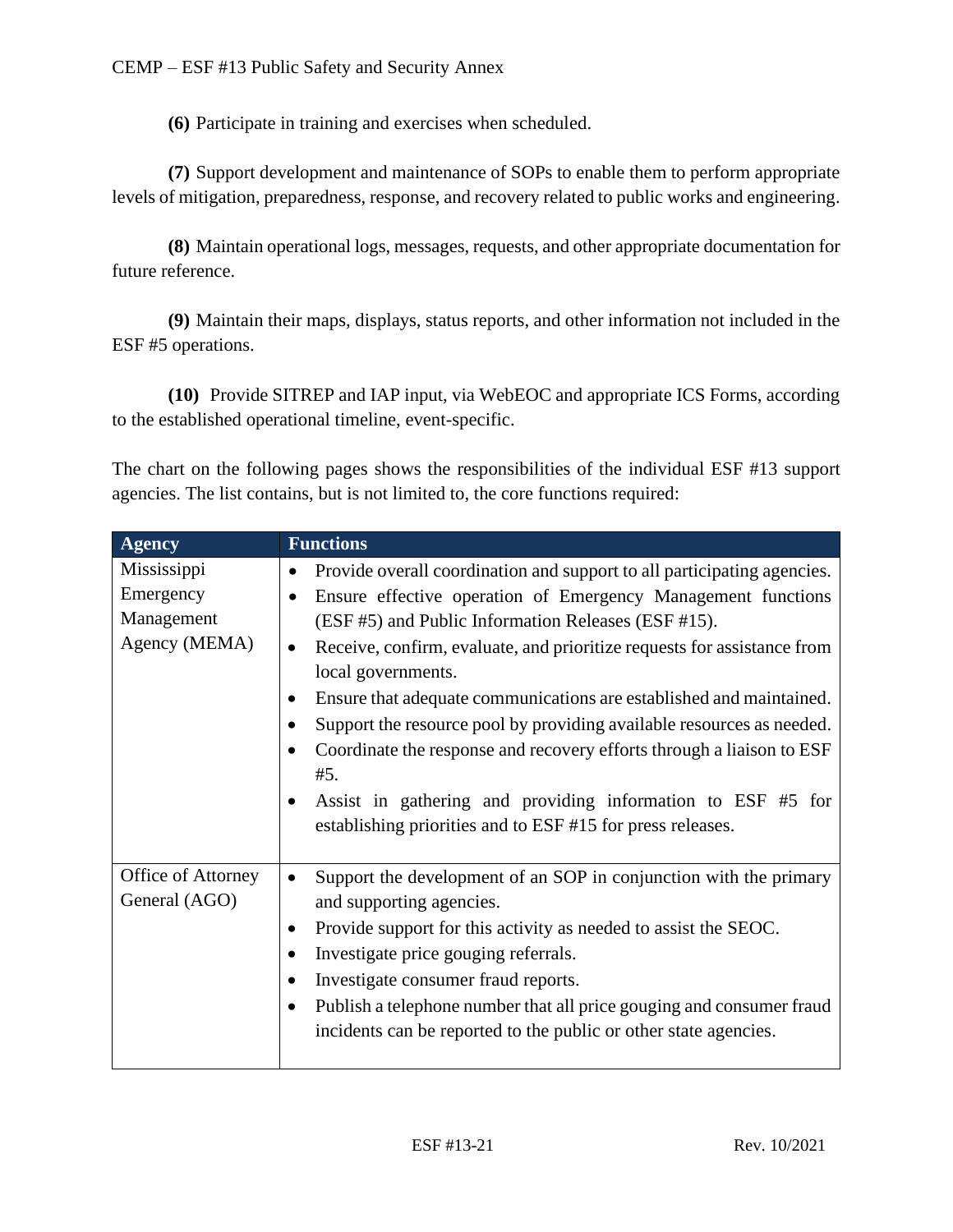| <b>Agency</b>                                                                       | <b>Functions</b>                                                                                                                                                                                                                                                                                                                                                                                                                                                                                                                                                                                                                                                                                                                                                                                                                                                                                                                                  |
|-------------------------------------------------------------------------------------|---------------------------------------------------------------------------------------------------------------------------------------------------------------------------------------------------------------------------------------------------------------------------------------------------------------------------------------------------------------------------------------------------------------------------------------------------------------------------------------------------------------------------------------------------------------------------------------------------------------------------------------------------------------------------------------------------------------------------------------------------------------------------------------------------------------------------------------------------------------------------------------------------------------------------------------------------|
| State Auditor's<br>Office (OSA)                                                     | Support the development of an SOP in conjunction with the primary<br>$\bullet$<br>and supporting agencies.<br>Provide support for this activity as needed to assist the SEOC.<br>٠<br>Provide investigation officers as additional law enforcement support.<br>$\bullet$<br>Designate a primary and alternate ECO to report to the SEOC, JFO,<br>$\bullet$<br>State Emergency Response Team (SERT), or other areas of operation.<br>Ensure that adequate communications are established and maintained.<br>٠<br>Support the resource pool by providing available resources as needed.<br>$\bullet$<br>Coordinate the response and recovery efforts through a liaison to ESF<br>$\bullet$<br>#5.<br>Assist in gathering and providing information to ESF #5 for<br>٠<br>establishing priorities and to ESF #15 for press releases.                                                                                                                 |
| Mississippi<br>Department of<br>Corrections<br>(MDOC)                               | Support the development of an SOP in conjunction with the primary<br>$\bullet$<br>and supporting agencies.<br>Provide support for this activity as needed to assist the SEOC.<br>٠<br>Support law enforcement efforts for affected populations.<br>$\bullet$<br>Support security for key facilities, evacuating prisoners.<br>$\bullet$<br>Coordinate the evacuation of prisoners if prison facilities have been<br>$\bullet$<br>affected.<br>Designate a primary and alternate ECO to report to the SEOC, JFO,<br>$\bullet$<br>SERT, or other areas of operation.<br>Ensure that adequate communications are established and maintained.<br>٠<br>Support the resource pool by providing available resources as needed.<br>$\bullet$<br>Coordinate the response and recovery efforts through a liaison to ESF<br>#5.<br>Assist in gathering and providing information to ESF #5 for<br>establishing priorities and to ESF #15 for press releases. |
| Mississippi Military<br>Department<br>(MMD)/Mississippi<br>National Guard<br>(MSNG) | Support the development of an SOP in conjunction with the primary<br>$\bullet$<br>and supporting agencies.<br>Provide support for this activity as needed to assist the SEOC.<br>$\bullet$<br>Provide<br>additional<br>communications<br>equipment<br>enhance<br>to<br>$\bullet$<br>communication between agencies involved in law enforcement<br>emergency services.<br>Provide qualified personnel for security of critical facilities and<br>Staging Areas (SA).                                                                                                                                                                                                                                                                                                                                                                                                                                                                               |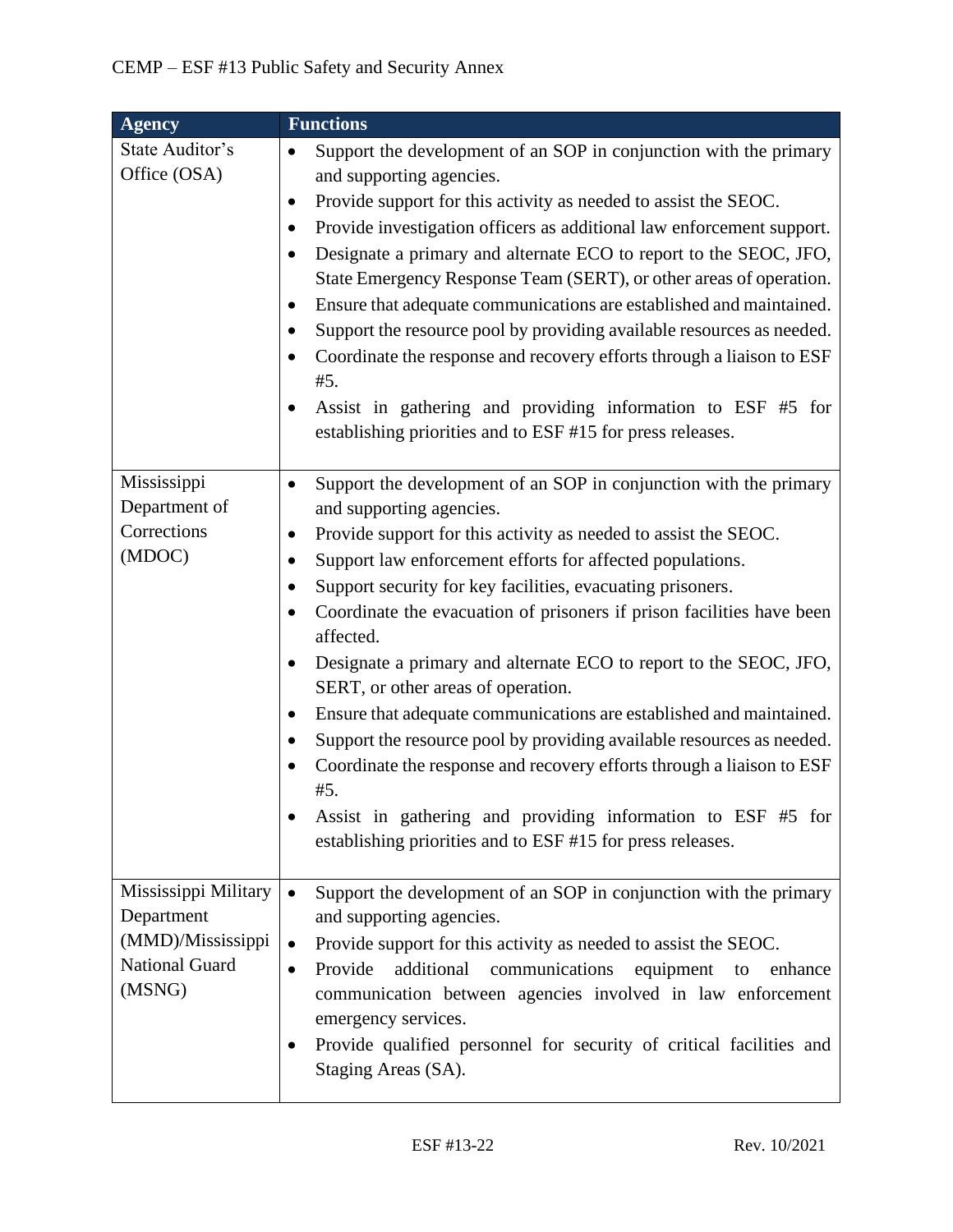| <b>Agency</b>         | <b>Functions</b>                                                                   |
|-----------------------|------------------------------------------------------------------------------------|
| Mississippi Military  | Provide personnel and equipment to support traffic and crowd control<br>$\bullet$  |
| Department            | measures.                                                                          |
| (MMD)/Mississippi     | Assist law enforcement re-entry control points.<br>$\bullet$                       |
| <b>National Guard</b> | Designate a primary and alternate ECO to report to the SEOC, JFO,<br>$\bullet$     |
| (MSNG) cont.          | SERT, or other areas of operation.                                                 |
|                       | Ensure that adequate communications are established and maintained.<br>$\bullet$   |
|                       | Support the resource pool by providing available resources as needed.              |
|                       | Coordinate the response and recovery efforts through a liaison to ESF<br>$\bullet$ |
|                       | #5.                                                                                |
|                       | Assist in gathering and providing information to ESF #5 for                        |
|                       | establishing priorities and to ESF #15 for press releases.                         |
|                       |                                                                                    |
| Mississippi Office    | Support the development of an SOP in conjunction with the primary<br>$\bullet$     |
| of Homeland           | and supporting agencies.                                                           |
| Security (MOHS)       | Provide support for this activity as needed to assist the SEOC.<br>$\bullet$       |
|                       | Support law enforcement efforts for affected populations.<br>$\bullet$             |
|                       | Support security for key facilities, evacuating prisoners.                         |
|                       | Provide technical assistance in terrorist or CBNRE incidents.                      |
|                       | Designate a primary and alternate ECO to report to the SEOC, JFO,<br>$\bullet$     |
|                       | SERT, or other areas of operation.                                                 |
|                       | Ensure that adequate communications are established and maintained.<br>$\bullet$   |
|                       | Support the resource pool by providing available resources as needed.<br>$\bullet$ |
|                       | Coordinate the response and recovery efforts through ESF #5.<br>٠                  |
|                       | Assist in gathering and providing information to ESF #5 for<br>$\bullet$           |
|                       | establishing priorities and to ESF #15 for press releases.                         |
|                       |                                                                                    |
| Mississippi State     | Support the development of an SOP in conjunction with the primary<br>$\bullet$     |
| Tax Commission        | and supporting agencies.                                                           |
| (MSTC)                | Provide support for this activity as needed to assist the SEOC.<br>$\bullet$       |
|                       | Provide law enforcement personnel to assist the MDPS and local law<br>٠            |
|                       | enforcement officers.                                                              |
|                       | Designate a primary and alternate ECO to report to the SEOC, JFO,<br>$\bullet$     |
|                       | SERT, or other areas of operation;                                                 |
|                       | Ensure that adequate communications are established and maintained.<br>$\bullet$   |
|                       | Support the resource pool by providing available resources as needed.<br>٠         |
|                       | Coordinate the response and recovery efforts through ESF #5.<br>$\bullet$          |
|                       | Assist in gathering and providing information to ESF #5 for<br>$\bullet$           |
|                       | establishing priorities and to ESF #15 for press releases.                         |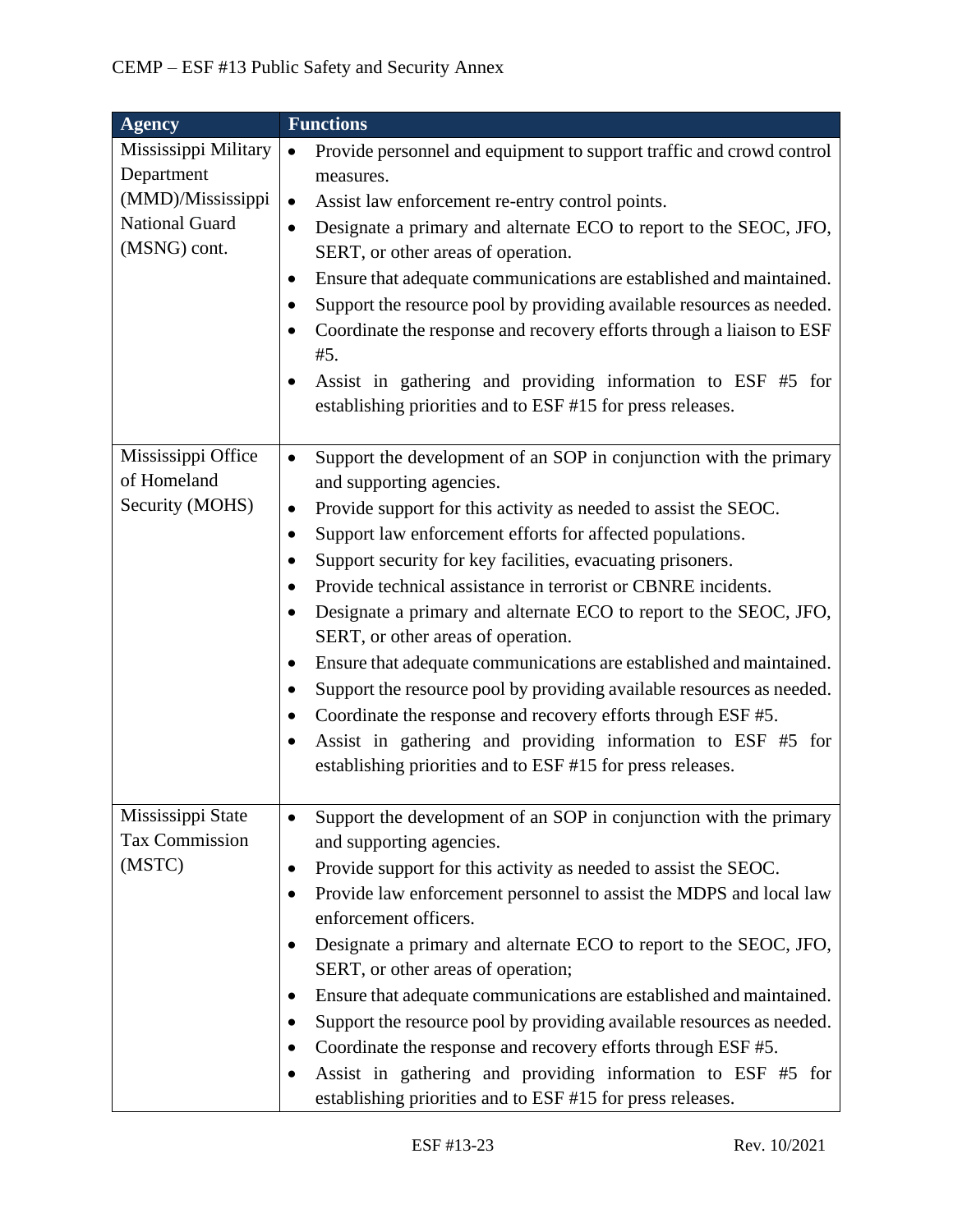**8. AUTHORITIES and REFERENCES.** The procedures in this ESF #13 Public Safety and Security Annex are built on the core coordinating structures of the CEMP and references listed below. The specific responsibilities of each department and agency are described in the respective ESF, Support, and Incident Annexes, internal agency plans, policies, and procedures. See the CEMP Base Plan or the SEOC Operations Section for a comprehensive list of Authorities and References.

- **a.** Robert T. Stafford Disaster Relief and Emergency Assistance Act; amended the Disaster Relief Act of 1974, PL 93-288. [https://www.fema.gov/sites/default/files/2020-03/stafford-act\\_2019.pdf](https://www.fema.gov/sites/default/files/2020-03/stafford-act_2019.pdf)
- **b.** Public Law 98-473, Emergency Federal Law Enforcement Assistance Act, October 1984 [https://uscode.house.gov/view.xhtml?path=/prelim@title34/subtitle5/chapter501&edition](https://uscode.house.gov/view.xhtml?path=/prelim@title34/subtitle5/chapter501&edition=prelim)  $=$ prelim
- **c.** United States Code, Title 18, Section 1385 (Posse Comitatus Act) [https://www.govinfo.gov/app/details/USCODE-2011-title18/USCODE-2011-title18](https://www.govinfo.gov/app/details/USCODE-2011-title18/USCODE-2011-title18-%20%20%20partI-chap67-sec1385)  [partI-chap67-sec1385](https://www.govinfo.gov/app/details/USCODE-2011-title18/USCODE-2011-title18-%20%20%20partI-chap67-sec1385)
- **d.** Public Law 104-321, October 1996 (EMAC) [Public Law 104-321, October 1996](https://www.congress.gov/104/plaws/publ321/PLAW-104publ321.pdf)
- **e.** MS Code, Ann.  $\hat{A}\hat{g}$  33-15(1972): Mississippi Emergency Management Act of 1995, Title 33-15, et al. [Successor to Mississippi Emergency Management Law of 1980] [MS Code 33-15](https://law.justia.com/codes/mississippi/2010/title-33/15/)
- **f.** MS Code, Title 45, Chapter 18 Emergency Management Assistance Compact (EMAC) [Mississippi Code of 2018, Title 45, Chapter 18](https://law.justia.com/codes/mississippi/2018/title-45/chapter-18/)
- **g.** Homeland Security Presidential Directive 5 (HSPD-5) [https://www.dhs.gov/sites/default/files/publications/Homeland%20Security%20President](https://www.dhs.gov/sites/default/files/publications/Homeland%20Security%20Presidential%20Directive%205.pdf) [ial%20Directive%205.pdf](https://www.dhs.gov/sites/default/files/publications/Homeland%20Security%20Presidential%20Directive%205.pdf)
- **h.** Homeland Security Presidential Directive 8 (HSPD-8) <https://www.dhs.gov/presidential-policy-directive-8-national-preparedness>
- **i.** National Preparedness Goal, Second Edition, September 2015 <https://www.fema.gov/media-library/assets/documents/25959>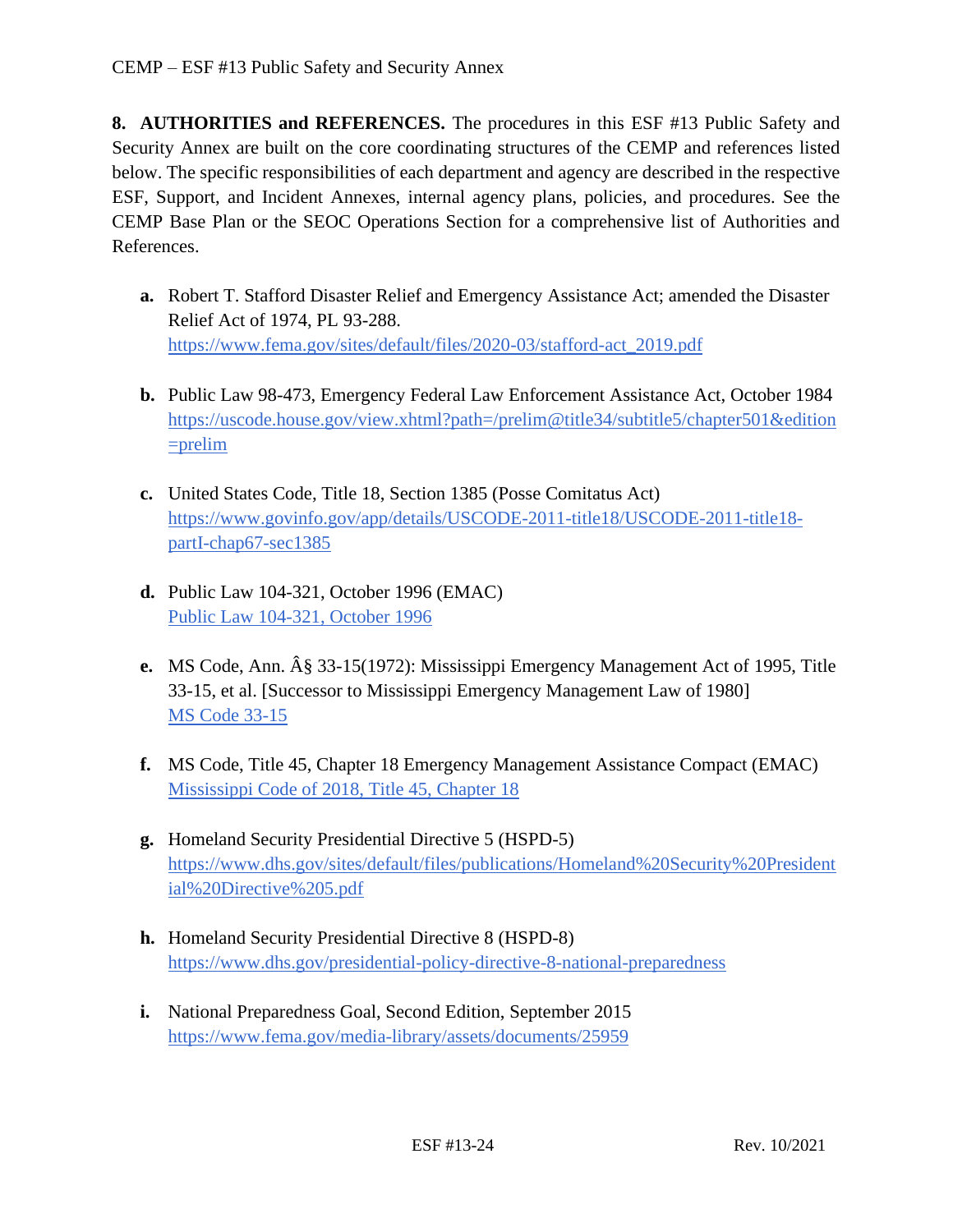- **j.** National Incident Management System, Third Edition, October 2017 <https://www.fema.gov/media-library/assets/documents/148019>
- **k.** National Preparedness System <https://www.fema.gov/emergency-managers/national-preparedness/system>
- **l.** National Response Framework, Fourth Edition, October 2019 [https://www.fema.gov/sites/default/files/2020-04/NRF\\_FINALApproved\\_2011028.pdf](https://www.fema.gov/sites/default/files/2020-04/NRF_FINALApproved_2011028.pdf)
- **m.** National Disaster Recovery Framework, Second Edition, June 2016 [https://www.fema.gov/sites/default/files/2020-](https://www.fema.gov/sites/default/files/2020-06/national_disaster_recovery_framework_2nd.pdf) [06/national\\_disaster\\_recovery\\_framework\\_2nd.pdf](https://www.fema.gov/sites/default/files/2020-06/national_disaster_recovery_framework_2nd.pdf)
- **n.** National Protection Framework, Second Edition, June 2016 [https://www.fema.gov/sites/default/files/2020-04/National\\_Protection\\_Framework2nd](https://www.fema.gov/sites/default/files/2020-04/National_Protection_Framework2nd-june2016.pdf)[june2016.pdf](https://www.fema.gov/sites/default/files/2020-04/National_Protection_Framework2nd-june2016.pdf)
- **o.** National Prevention Framework, Second Edition, June 2016 [https://www.fema.gov/sites/default/files/2020-04/National\\_Prevention\\_Framework2nd](https://www.fema.gov/sites/default/files/2020-04/National_Prevention_Framework2nd-june2016.pdf)[june2016.pdf](https://www.fema.gov/sites/default/files/2020-04/National_Prevention_Framework2nd-june2016.pdf)
- **p.** National Mitigation Framework, Second Edition, June 2016 [https://www.fema.gov/sites/default/files/2020-](https://www.fema.gov/sites/default/files/2020-04/National_Mitigation_Framework2nd_june2016.pdf) [04/National\\_Mitigation\\_Framework2nd\\_june2016.pdf](https://www.fema.gov/sites/default/files/2020-04/National_Mitigation_Framework2nd_june2016.pdf)
- **q.** FEMA National Incident Support Manual, Change 1, January 2013 [https://www.fema.gov/sites/default/files/2020-](https://www.fema.gov/sites/default/files/2020-04/FEMA_National_Incident_Support_Manual-change1.pdf) [04/FEMA\\_National\\_Incident\\_Support\\_Manual-change1.pdf](https://www.fema.gov/sites/default/files/2020-04/FEMA_National_Incident_Support_Manual-change1.pdf)
- **r.** FEMA Incident Action Planning Guide, July 2015 [https://www.fema.gov/sites/default/files/2020-](https://www.fema.gov/sites/default/files/2020-07/Incident_Action_Planning_Guide_Revision1_august2015.pdf) [07/Incident\\_Action\\_Planning\\_Guide\\_Revision1\\_august2015.pdf](https://www.fema.gov/sites/default/files/2020-07/Incident_Action_Planning_Guide_Revision1_august2015.pdf)
- **s.** FEMA Developing and Maintaining Emergency Operations Plan, Comprehensive Preparedness Guide (CPG) 101, Version 3.0, September 2021 [https://www.fema.gov/sites/default/files/documents/fema\\_cpg-101-v3-developing](https://www.fema.gov/sites/default/files/documents/fema_cpg-101-v3-developing-maintaining-eops.pdf)[maintaining-eops.pdf](https://www.fema.gov/sites/default/files/documents/fema_cpg-101-v3-developing-maintaining-eops.pdf)
- **t.** State of Mississippi Comprehensive Emergency Management Plan, January 2022 [MEMA Downloads/CEMP](https://msmema.sharepoint.com/SitePages/Home.aspx?RootFolder=%2FShared%20Documents%2FMEMA%20Downloads%2FComprehensive%20Emergency%20Management%20Plan%20%2D%202022&FolderCTID=0x0120008B577F2FDBEF6C46A75A5A0E50508F97&View=%7B761BF974%2D2C6D%2D49C8%2DAE4B%2DF98EBD3AD4F9%7D)